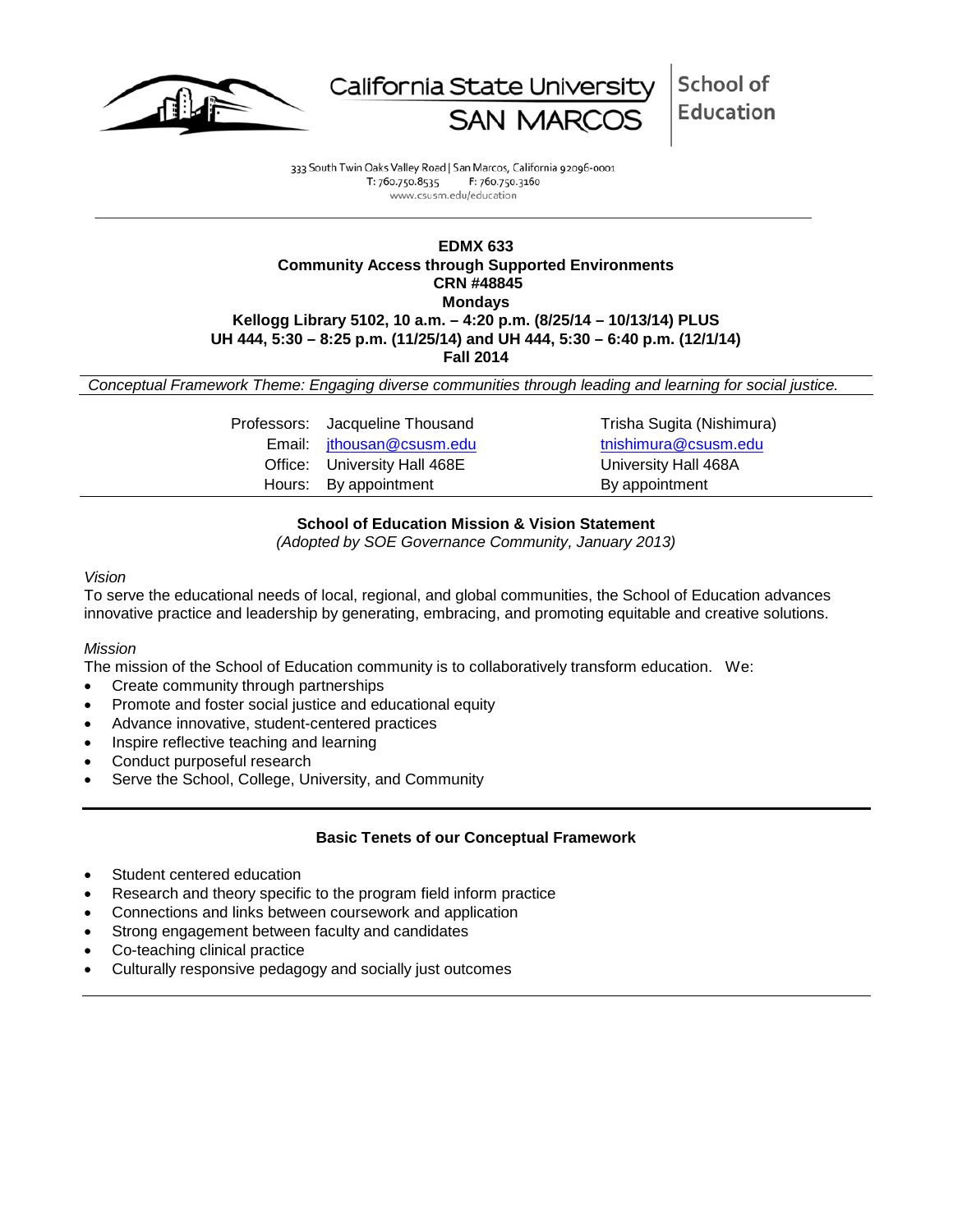<span id="page-1-0"></span>

| <b>Table of Contents</b> |  |
|--------------------------|--|
|                          |  |
|                          |  |
|                          |  |
|                          |  |
|                          |  |
|                          |  |
|                          |  |
|                          |  |
|                          |  |
|                          |  |
|                          |  |
|                          |  |
|                          |  |
|                          |  |
|                          |  |
|                          |  |
|                          |  |
|                          |  |
|                          |  |
|                          |  |
|                          |  |
|                          |  |
|                          |  |
|                          |  |
|                          |  |
|                          |  |
|                          |  |
|                          |  |
|                          |  |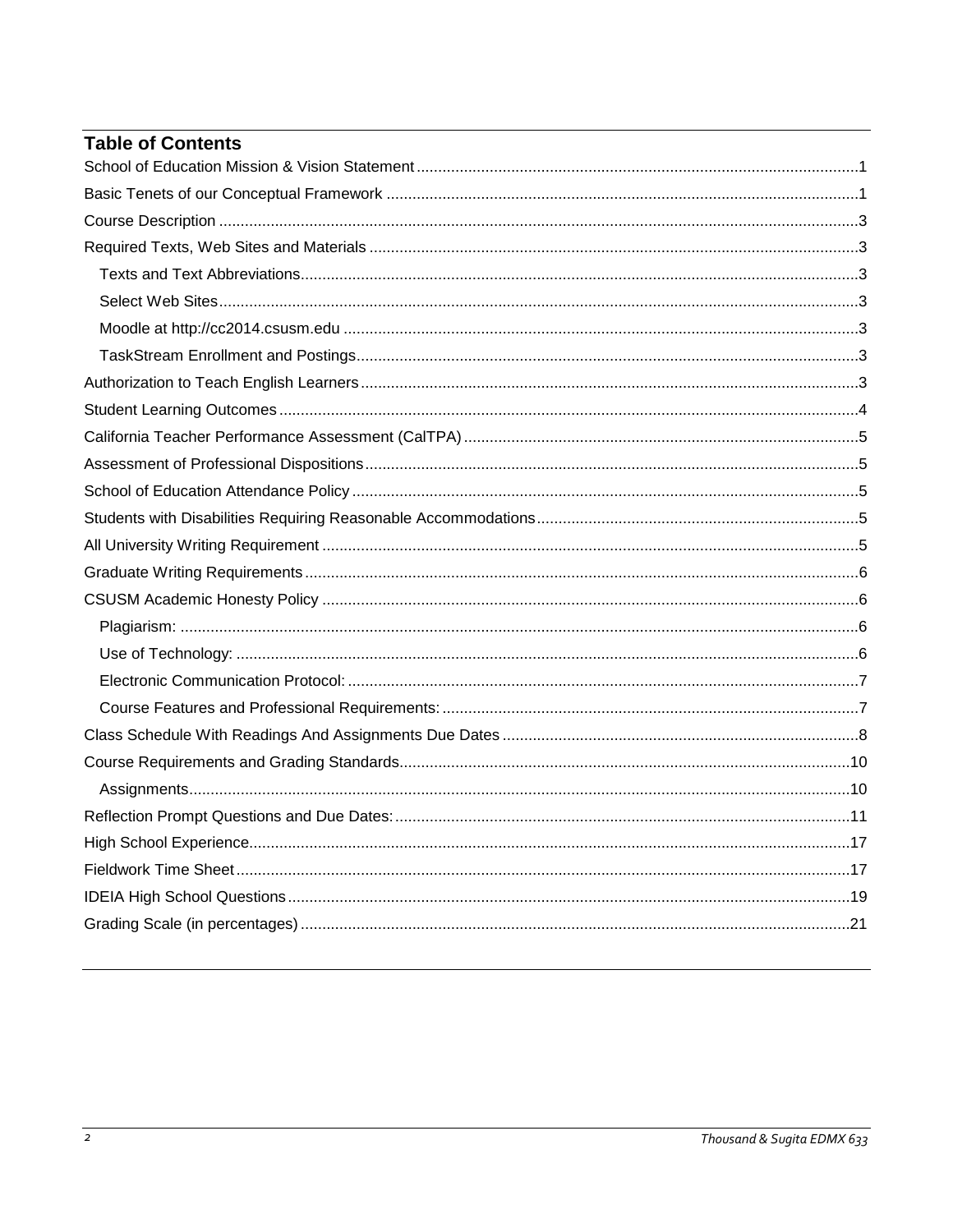# **COURSE DESCRIPTION**

Focuses on methods and strategies for facilitating learner access and growth in academic, social relationship, communication, vocational, personal, recreational, community, and functional life skill domains. Emphasizes the development and implementation of positive behavioral support plans and interventions that address students' behavioral, social, and motivational needs as well as transition planning, family-centered assessment, student empowerment, conflict resolution, and friendship development.

# **Required Texts, Web Sites and Materials**

# <span id="page-2-1"></span><span id="page-2-0"></span>**Texts and Text Abbreviations**

- Gallaher, B. & Hinkleman, K. (2012). *Intentional teaming: Shifting organizational culture.* Toronto, ON: Inclusion Press. (Text purchased in EDMX 631 for \$17.50)
- Kagan, S., Kyle, P., & Scott, S. (2004). *Win-win discipline: Strategies for all discipline problems.* San Clemente, CA: Kagan Publishing. (KKS) (Order directly from Kagan Publishing.)
- Snell, M. E. & Brown F. (2011). Instruction of students with severe disabilities. Boston: Pearson. (S&B) [Also used in EDMX 622, 627, 631, 632, and 635]
- Villa, R., Thousand, J., & Nevin, A. (2010). *Collaborating with students in instruction and decision making: The untapped resource.* Thousand Oaks, CA: Corwin Press. (VTN)

<span id="page-2-2"></span>**Select Web Sites**<br>www.pbis.org/PBISandlaw.htm Positive Behavior Supports and the Law. [www.pent.ca.gov](http://www.pent.ca.gov/)<br>www.helensandersonassociates.co.uk/reading-room/how/person-centred-planning.aspx.cam/have-manning-manning-manning[www.helensandersonassociates.co.uk/reading-room/how/person-centred-planning.aspx](http://www.helensandersonassociates.co.uk/reading-room/how/person-centred-planning.aspx) <http://www.youtube.com/watch?v=k0xgjUhEG3U> Big Bang Theory – Friendship Algorithm

# <span id="page-2-3"></span>**Moodle at http://cc2014.csusm.edu**

Moodle site provides the syllabus, rubrics at assignment "drop boxes," examples of assignments, and reading materials (as pdfs and word documents) not included in texts or at websites.

# <span id="page-2-4"></span>**TaskStream Enrollment and Postings**

The School of Education uses TaskStream to manage candidates' TPE, clinical practice, signature assignment, and disposition assessments. Candidates must be enrolled in TaskStream throughout the Mild/Moderate and Moderate/Severe Education Specialist program(s). Enrollment fees are paid by going to [www.taskstream.com](http://www.taskstrem.com/) and registering for at least one year. Concurrent candidates and candidates completing both the Mild/Moderate and Moderate/Severe credentials should enroll for at least two years. After enrolling, access the Education Specialist program - *Prelim Mild/Mod & Mod/Sev Ed Spec Credential 2013* - by going to your home page, finding the Self-Enrollment area and clicking the *Enter Code* button. Then enter *edspecialist* as the program code. If this is the correct program, click the *Enroll* button. The Education Specialist program now will show up on your TaskStream home page when you log in. Be sure to remember your own exact enrollment name and password.

# **Authorization to Teach English Learners**

<span id="page-2-6"></span><span id="page-2-5"></span>This credential program has been specifically designed to prepare teachers for the diversity of languages often encountered in California public school classrooms. The authorization to teach English learners is met through the infusion of content and experiences within the credential program, as well as additional coursework. Candidates successfully completing this program receive a credential with authorization to teach English learners. *(Approved by CCTC in SB 2042 Program Standards, August 02)*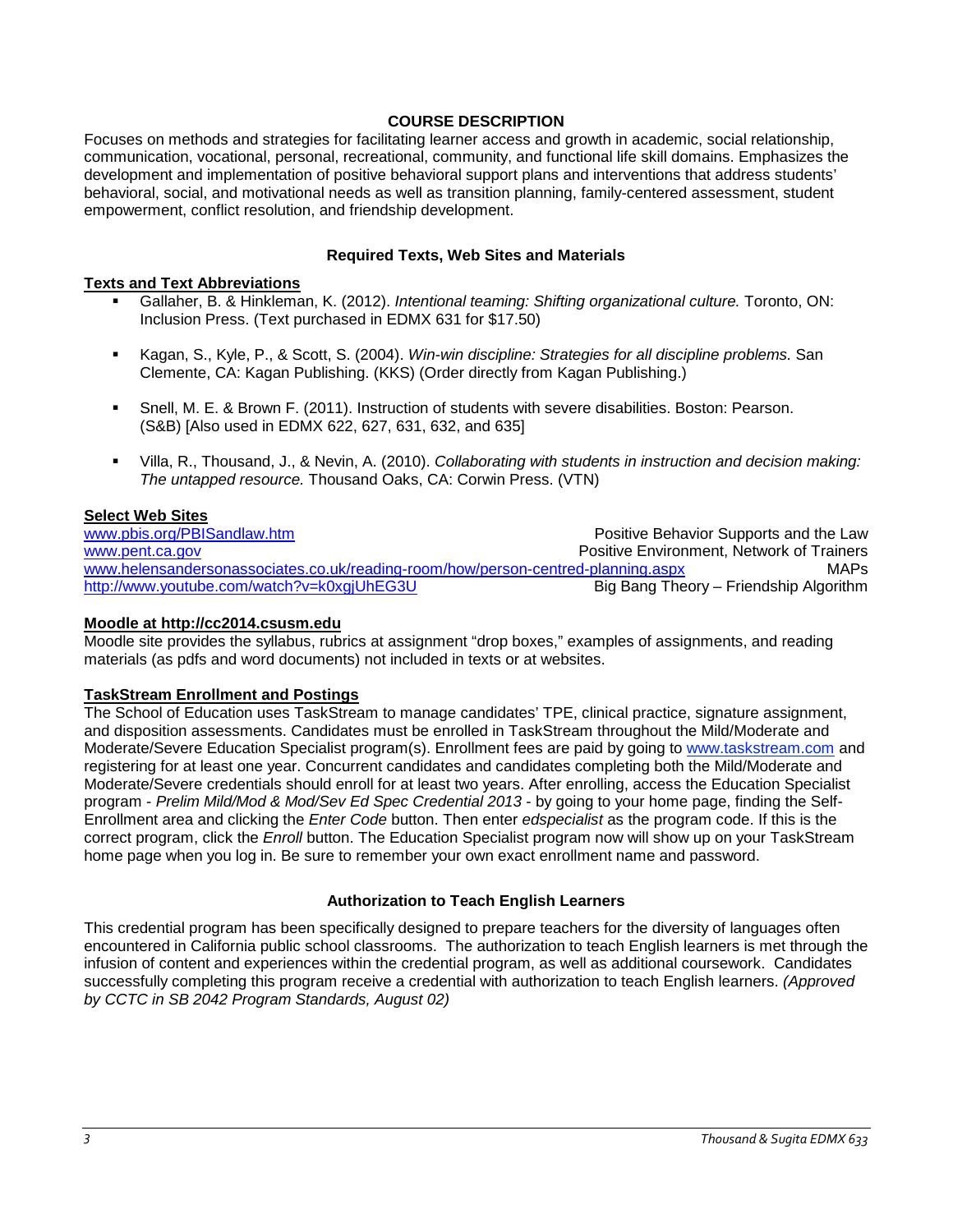# **STUDENT LEARNING OUTCOMES**

Candidates demonstrate knowledge and skills in:

# **1.0 Practices to Promote Community, Self-Discipline, and Positive Behavior Supports**

- 1.1 the use of formal and informal cooperative group learning structures and class meetings to create a caring and cooperative classroom climate
- 1.2 the use of a "pyramid" hierarchy of classroom management and intervention skills to prevent behavioral disruptions and create a climate of responsibility
- 1.3 the design, implementation, and evaluation of programs to teach and/or strengthen appropriate behavior and reduce unacceptable behavior through observation, ecological analysis, and interpretation of the communicative intent of behavior
- 1.4 crafting effective behavioral supports for students with diverse behavioral, communication, and learning characteristics
- 1.5 the use of peer tutoring, partner learning, and peer mediation curriculum to promote natural peer supports and peer mediated instruction, support, and problem solving
- 1.6 student, family, and teacher involvement in IEP, ITP, and age of majority rights activities at the secondary level

# **2.0 Social Relationships**

- 2.1 methods for creating a positive school climate, developing a community of learners, and facilitating social behavior in diverse educational settings based upon the Circle of Courage
- 2.2 the integration of social skills and social skill curricula into the general education curriculum and cooperative group learning and partner learning structures
- 2.3 methods for teaching interpersonal skills, including conflict resolution
- 2.4 the use of Circles of Friends and other friendship-building methods to build social networks
- 2.5 the use of assessment methods such as MAPS to identify IEP goals and objectives that address valued life outcomes, including social relationships

# **3.0 Effective Communication and Self Determination**

- 3.1 the preparation of students to be self advocates, using principles of self determination
- 3.2 accurately detecting and interpreting the communicative intent of behavior (e.g., via Process Communication)
- 3.3 the identification of communication supports for students with communication challenges

# **4.0 Inclusion in General Education Curriculum and Community**

- 4.1 the use of creative problem solving to formulate supports for students who present behavioral challenges or who have disabilities so they can meaningfully participate in shared activities in general education and community environments
- 4.2 the use of ecological analysis, functional analysis of behavior, and principles of positive behavioral supports to facilitate participation in inclusive settings
- 4.3 the use of person-centered approaches (e.g., MAPs, Multiple Intelligences) to assess and develop instruction, IEP goals, and Individualized Transition Plan goals and activities for school-age and postsecondary employment, living, and continuing education opportunities

# **Education Specialist Standards Primarily Addressed in EDMX 633**

Program Standard 4: Effective Communication and Collaborative Partnerships

Program Standard 11: Typical and Atypical Development

Program Standard 12: Behavioral, Social, and Environmental Supports for Learning

Program Standard 13: Curriculum and Instruction of Students with Disabilities

Program Standard 14: Creating Health Learning Environment

Mild/Mod Standard 3: Planning and Implementing Mild/Moderate Curriculum and Instruction Mild/Mod Standard 4: Positive Behavior Support

Mod/Severe Standard 3: Developing Social Interaction Skills and Facilitating Social Context

Mod/Severe Standard 4: Assessment, Program Planning, and Instruction

Mod/Severe Standard 6: Positive Behavior Support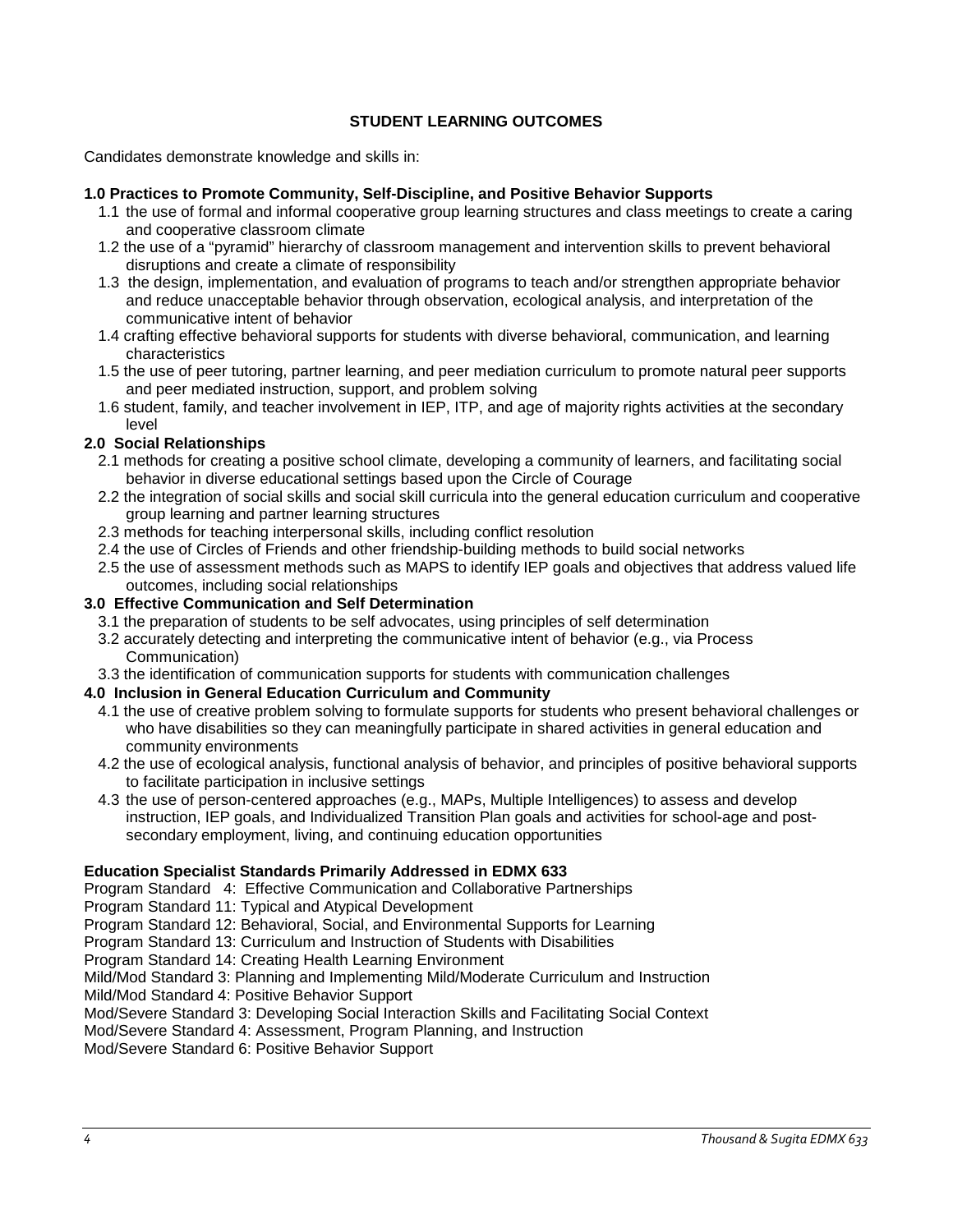# **California Teacher Performance Assessment (CalTPA)**

<span id="page-4-0"></span>Beginning July 1, 2008 all California credential candidates must successfully complete a state-approved system of teacher performance assessment (TPA), to be embedded in the credential program of preparation. At CSUSM this assessment system is called the CalTPA or the TPA for short.

To assist your successful completion of the TPA, a series of informational seminars are offered over the course of the program. TPA related questions and logistical concerns are to be addressed during the seminars. Your attendance to TPA seminars will greatly contribute to your success on the assessment.

Additionally, SOE classes use common pedagogical language, lesson plans (lesson designs), and unit plans (unit designs) in order to support and ensure your success on the TPA and more importantly in your credential program.

The CalTPA Candidate Handbook, TPA seminar schedule, and other TPA support materials can be found on the SOE website: <http://www.csusm.edu/education/CalTPA/ProgramMaterialsTPA.html>

# **Assessment of Professional Dispositions**

<span id="page-4-1"></span>Assessing a candidate's dispositions within a professional preparation program recognizes that teaching and working with learners of all ages requires not only specific content knowledge and pedagogical skills, but also positive attitudes about multiple dimensions of the profession. The School of Education has identified six dispositions – social justice and equity, collaboration, critical thinking, professional ethics, reflective teaching and learning, and life-long learning - and developed an assessment rubric. For each disposition, there are four levels of performance - *unacceptable*, *approaches target, meets target*, and *meets advanced target*. The rubric for the levels of performance offers measurable behaviors and examples for each disposition. The assessment of dispositions includes a self-assessment by the candidate and is designed to provide candidates with ongoing feedback for their growth in professional disposition. Candidates are expected to meet the level of *meets target* during the program. Please find the Education Specialist Profession Dispositions at <http://www.csusm.edu/education/ClinicalPractice/HandbookSPED.html>

# **School of Education Attendance Policy**

<span id="page-4-2"></span>Due to the dynamic and interactive nature of courses in the School of Education, all candidates are expected to attend all classes and participate actively. At a minimum, candidates must attend more than 80% of class time, or s/he may not receive a passing grade for the course at the discretion of the instructor. Individual instructors may adopt more stringent attendance requirements. Should the candidate have extenuating circumstances, s/he should contact the instructor as soon as possible. *(Adopted by the COE Governance Community, December, 1997).*

# **Students with Disabilities Requiring Reasonable Accommodations**

<span id="page-4-3"></span>Candidates with disabilities who require reasonable accommodations must be approved for services by providing appropriate and recent documentation to the Office of Disable Student Services (DSS). This office is located in Craven Hall 4300, and can be contacted by phone at (760) 750-4905, or TTY (760) 750-4909. Candidates authorized by DSS to receive reasonable accommodations should meet with their instructor during office hours or, in order to ensure confidentiality, in a more private setting.

# **All University Writing Requirement**

<span id="page-4-4"></span>This course ensures that the university's minimum 2,500-word per course writing requirement is met through the course assignments, reflections, and postings for Education Specialist standards assigned to this course.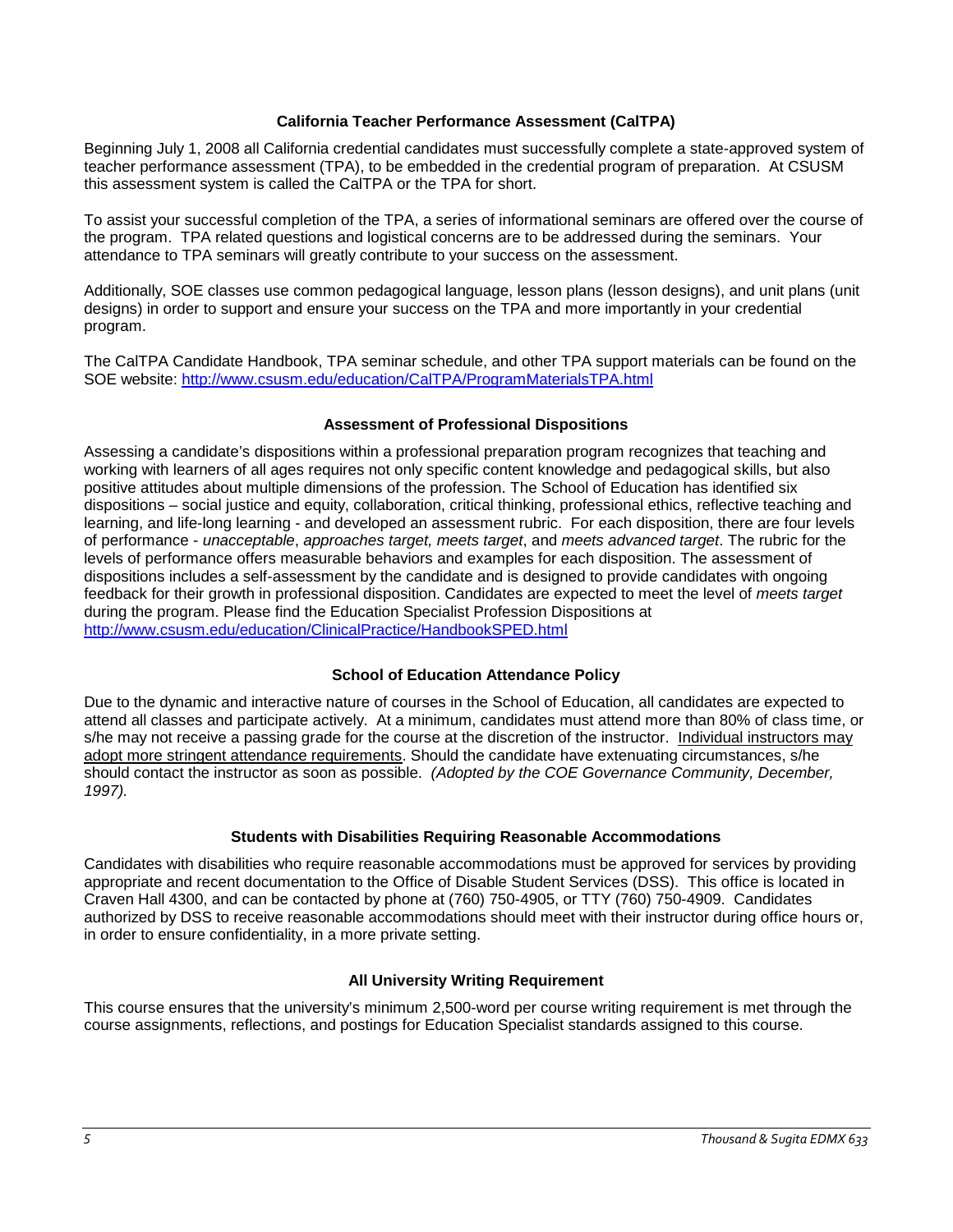#### **Graduate Writing Requirements**

<span id="page-5-0"></span>The California State University maintains a Graduation Writing Assessment Requirement (GWAR) for master's candidates. This requirement must be achieved prior to Advancement to Candidacy. A master's candidate will satisfy the graduate writing requirement by receiving a passing score on a written product as assessed with the GWAR rubric. Toward the goal of providing opportunity for graduate students in the School of Education to satisfy the writing requirement, papers in graduate classes are expected to adhere to writing and format style guidelines described in the sixth edition of the *Publication Manual of the American Psychological Association* (aka, *APA Manual*). This manual is a required across all graduate-level (600-level) courses.

# **CSUSM Academic Honesty Policy**

<span id="page-5-1"></span>"Students will be expected to adhere to standards of academic honesty and integrity, as outlined in the Student Academic Honesty Policy. All written work and oral presentation assignments must be original work. All ideas/materials that are borrowed from other sources must have appropriate references to the original sources. Any quoted material should give credit to the source and be punctuated with quotation marks.

Students are responsible for honest completion of their work including examinations. There will be no tolerance for infractions. If you believe there has been an infraction by someone in the class, please bring it to the instructor's attention. The instructor reserves the right to discipline any student for academic dishonesty in accordance with the general rules and regulations of the university. Disciplinary action may include the lowering of grades and/or the assignment of a failing grade for an exam, assignment, or the class as a whole."

Incidents of Academic Dishonesty will be reported to the Dean of Students. Sanctions at the University level may include suspension or expulsion from the University.

#### <span id="page-5-2"></span>**Plagiarism:**

As an educator, it is expected that each candidate will do his/her own work, and contribute equally to group projects and processes. Plagiarism or cheating is unacceptable under any circumstances. If you are in doubt about whether your work is paraphrased or plagiarized see the Plagiarism Prevention for Students website [http://library.csusm.edu/plagiarism/index.html.](http://library.csusm.edu/plagiarism/index.html) If there are questions about academic honesty, please consult the University catalog.

# <span id="page-5-3"></span>**Use of Technology:**

<span id="page-5-4"></span>Candidates are expected to demonstrate competency in the use of various forms of technology (i.e. word processing, electronic mail, Moodle, use of the Internet, and/or multimedia presentations). Specific requirements for course assignments with regard to technology are at the discretion of the instructor. Keep a digital copy of all assignments for use in your teaching portfolio. All assignments will be submitted online, and some will be submitted in hard copy as well. Details will be given in class.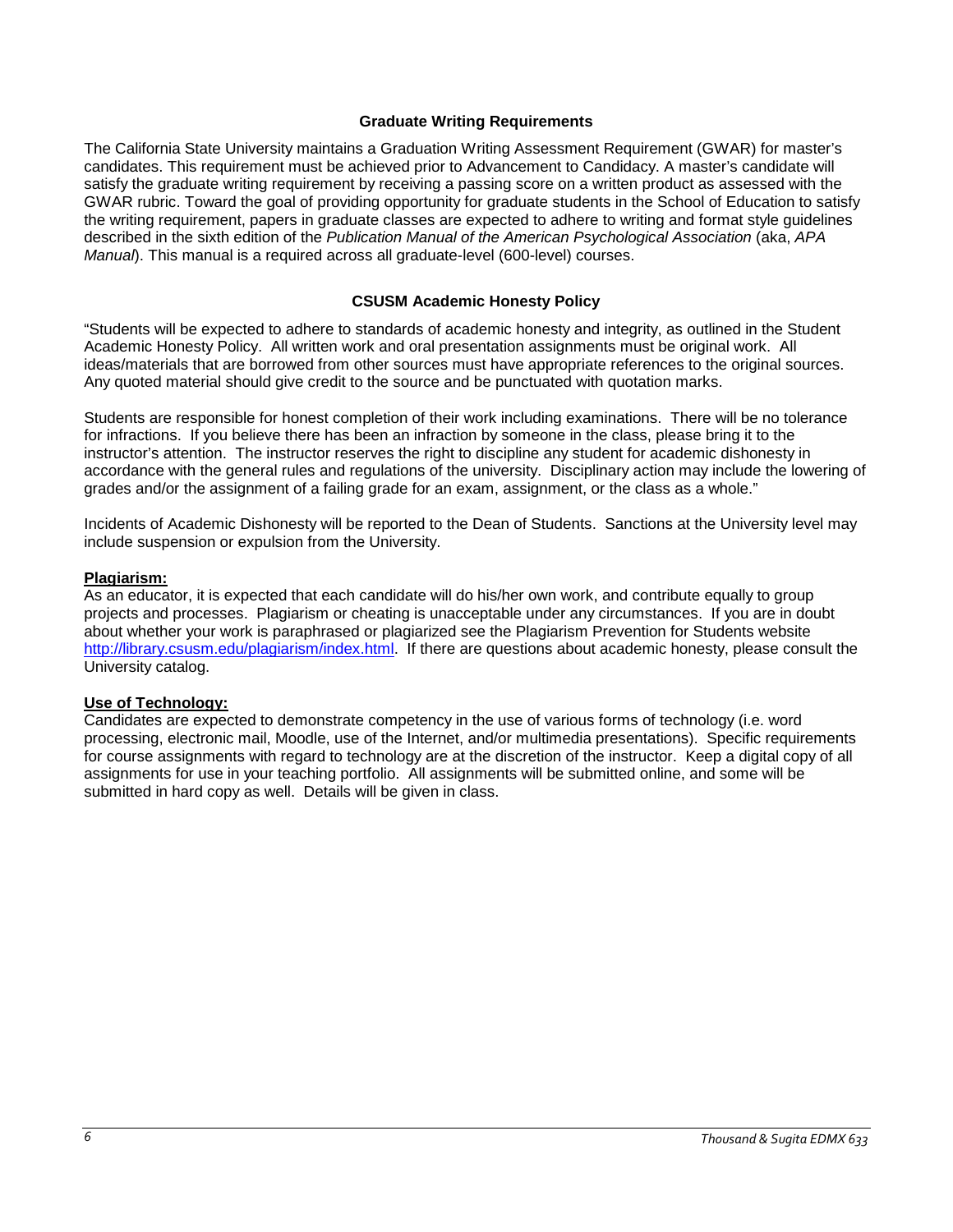# **Electronic Communication Protocol:**

Electronic correspondence is a part of your professional interactions. If you need to contact the instructor, e-mail is often the easiest way to do so. It is my intention to respond to all received e-mails in a timely manner. Please be reminded that e-mail and on-line discussions are a very specific form of communication, with their own nuances and etiquette. For instance, electronic messages sent in all upper case (or lower case) letters, major typos, or slang, often communicate more than the sender originally intended. With that said, please be mindful of all e-mail and on-line discussion messages you send to your colleagues, to faculty members in the School of Education, or to persons within the greater educational community. All electronic messages should be crafted with professionalism and care.

Things to consider:

- Would I say in person what this electronic message specifically says?
- How could this message be misconstrued?
- Does this message represent my highest self?
- Am I sending this electronic message to avoid a face-to-face conversation?

In addition, if there is ever a concern with an electronic message sent to you, please talk with the author in person in order to correct any confusion.

#### <span id="page-6-0"></span>**Course Features and Professional Requirements:**

**Person-First Language.** "Person-first" language (e.g., "Student with Down syndrome" rather than "Down syndrome student") must be used throughout all written and oral assignments and discussions.

**Moodle Use and Class Preparation.** Examine the course Moodle website at least twice weekly for messages and newly posted materials and resources. Download materials needed for each class *prior* to class and bring to class all required resources.

**Written Work.** Word-process and keep and electronic copy of all written work. You will want these for your records and use as professional portfolio entries.

**Timeliness.** Complete and submit all assignments on the due dates for full credit. If you have extraordinary circumstances that impact completion of your assignments or have questions or concerns, please contact the instructor(s) immediately.

**Participation.** Participate actively in class discussions and group activities and demonstrate positive interpersonal skills with classmates, the instructors, and guests.

**Peer Buddy.** Select at least two class "buddies" ensure you receive handouts and information if you miss class.

| Buddy's Name: | Phone: | e-mail: |
|---------------|--------|---------|
| Buddy's Name: | Phone: | e-mail: |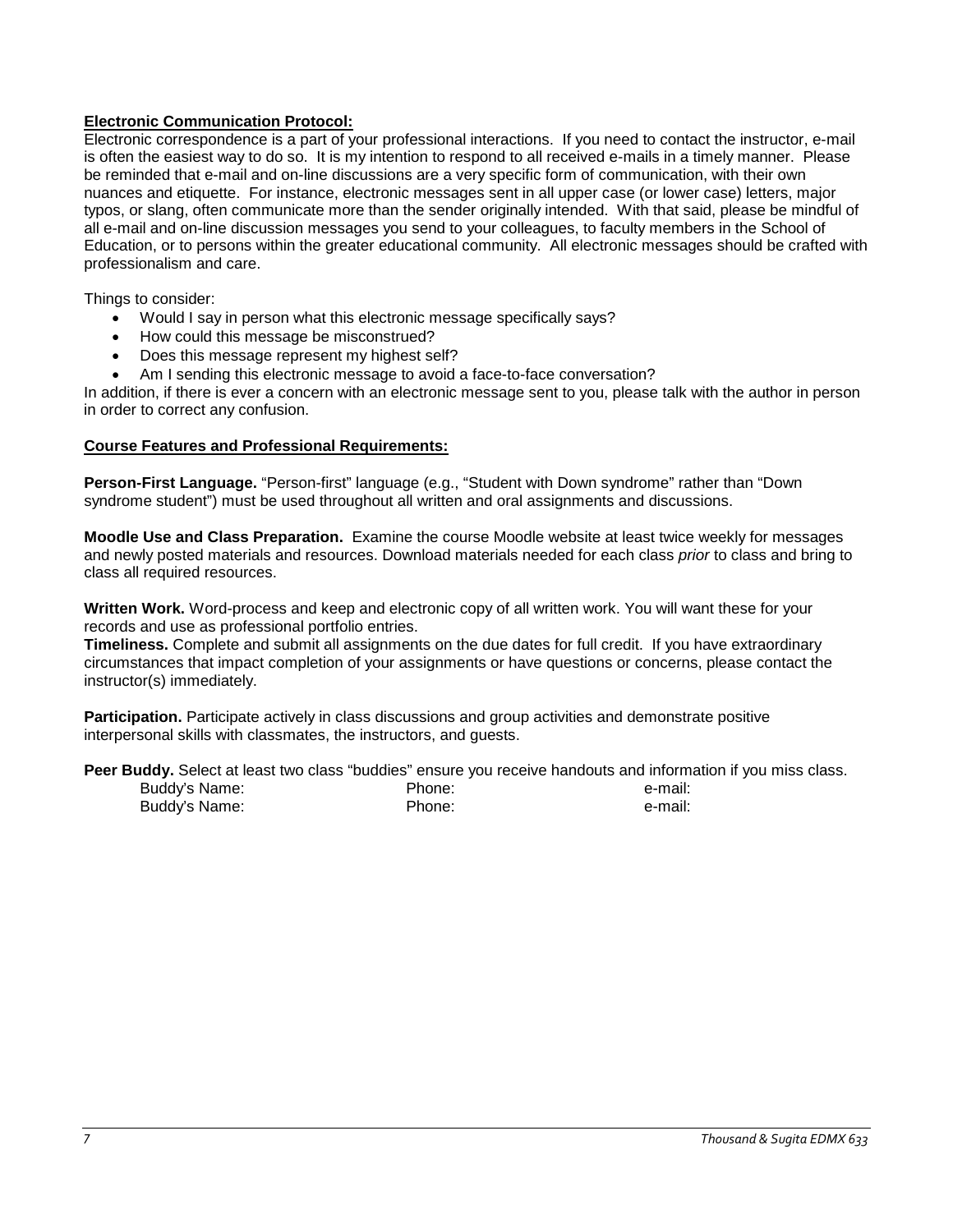# **CLASS SCHEDULE WITH READINGS AND ASSIGNMENTS DUE DATES**

<span id="page-7-0"></span>To the right of each topic are readings and assignments due for that class*.* Text names are abbreviated (e.g., KKS, S&B, VTN). Other documents are posted on Moodle. Please bring materials to class, as requested.

| <b>CLASS</b> | <b>DATE</b>  | <b>TOPIC</b>                                                                                                                                                                           | <b>READINGS DUE</b>                                                                                                                                                                                                                                                                                                                         | <b>ASSIGNMENTS</b><br><b>DUE</b>                                                                                        |
|--------------|--------------|----------------------------------------------------------------------------------------------------------------------------------------------------------------------------------------|---------------------------------------------------------------------------------------------------------------------------------------------------------------------------------------------------------------------------------------------------------------------------------------------------------------------------------------------|-------------------------------------------------------------------------------------------------------------------------|
| #1           | 8/25<br>a.m. | Circle of Courage; H.S. IDEIA<br>assignment;<br>ABCDs of self-discipline; Win<br>Win Discipline preview                                                                                | <b>KKS 18</b>                                                                                                                                                                                                                                                                                                                               | Purchase KKS &<br>VTN texts                                                                                             |
| #2           | 8/25<br>p.m. | Creating healthy learning<br>environments - The discipline<br>pyramid; Prevention, rules, &<br>quick recovery                                                                          |                                                                                                                                                                                                                                                                                                                                             |                                                                                                                         |
|              | 9/01         | <b>Labor Day Holiday</b>                                                                                                                                                               | See Reflection #1 and #2 prompt<br>in syllabus (Both due Sept. 9th)                                                                                                                                                                                                                                                                         |                                                                                                                         |
| #3           | 9/08         | Class meetings; next steps<br>recovery; co-teaching for and<br>with students as peer tutors and<br>co-teachers                                                                         | See Reflection #1 prompt;<br>Peer Tutoring Toolbox (on<br>Moodle)<br>VTN Ch. 3: Students as Peer<br><b>Tutors</b><br>VTN Ch. 4: Students as Co-<br><b>Teachers</b>                                                                                                                                                                          | Reflection #1<br>(5 points)                                                                                             |
| #4           | 9/08         | Build my pyramid; Conflict<br>resolution;<br>oral and written planning;<br>the planning room                                                                                           | See Reflection #2 prompt in<br>syllabus;<br>Optional: KKS 6.4 - 6.27 and<br>KKS Ch. 14 & 15                                                                                                                                                                                                                                                 | Reflection #2<br>(5 points)                                                                                             |
| #5           | 9/15         | Self-determination and Intensive<br>Discovery;<br>MAPs & MAPs assignment<br><b>Circles of Friends &amp; Peer</b><br><b>Relations</b><br>Introduction to Credo of Support<br>assignment | See Reflection #3 prompt in<br>syllabus<br><b>Bring Collaborating with</b><br>Students and Intentional<br>Teaming to class<br>Study a) VTN Ch. 7; b) MAPs<br>materials on Cougar Courses; c)<br>person-centered planning in S&B<br>on pp. 110-111, 262, 531-533, &<br>581-582; d) pp. 59 - 65 Intensive<br>Discovery in Intentional Teaming | Reflection #3<br>(5 points)<br>Study MAPs;<br>person-centered<br>planning, &<br><b>Intensive Discovery</b><br>materials |
| #6           | 9/15         | Introduction to Social Skills lesson<br>planning;<br>the Hidden Curriculum<br>Co-Teacher: Stephen Hinkle                                                                               | Preview: S&B Chapter 11 and<br>pp. 52 - 58 of Intentional<br>Teaming for Credo of Support<br>Assignment<br>VTN Chapter 7: Students as<br>Designers of their Own Learning                                                                                                                                                                    |                                                                                                                         |
| #7           | 9/22         | Modeling of social skills lesson                                                                                                                                                       | See Reflection #4 prompt in<br>syllabus: Print or have access to<br>(on Moodle) the Social Skills<br>Class Materials, Lesson Plan<br>Template, & Sample Lessons                                                                                                                                                                             | Reflection #4<br>(4 points)                                                                                             |
| #8           | 9/22         | Introduction to Cooperative<br>Group Learning; Goal structures                                                                                                                         | Optional: KKS Ch. 19<br>(Cooperative Learning & MI)                                                                                                                                                                                                                                                                                         |                                                                                                                         |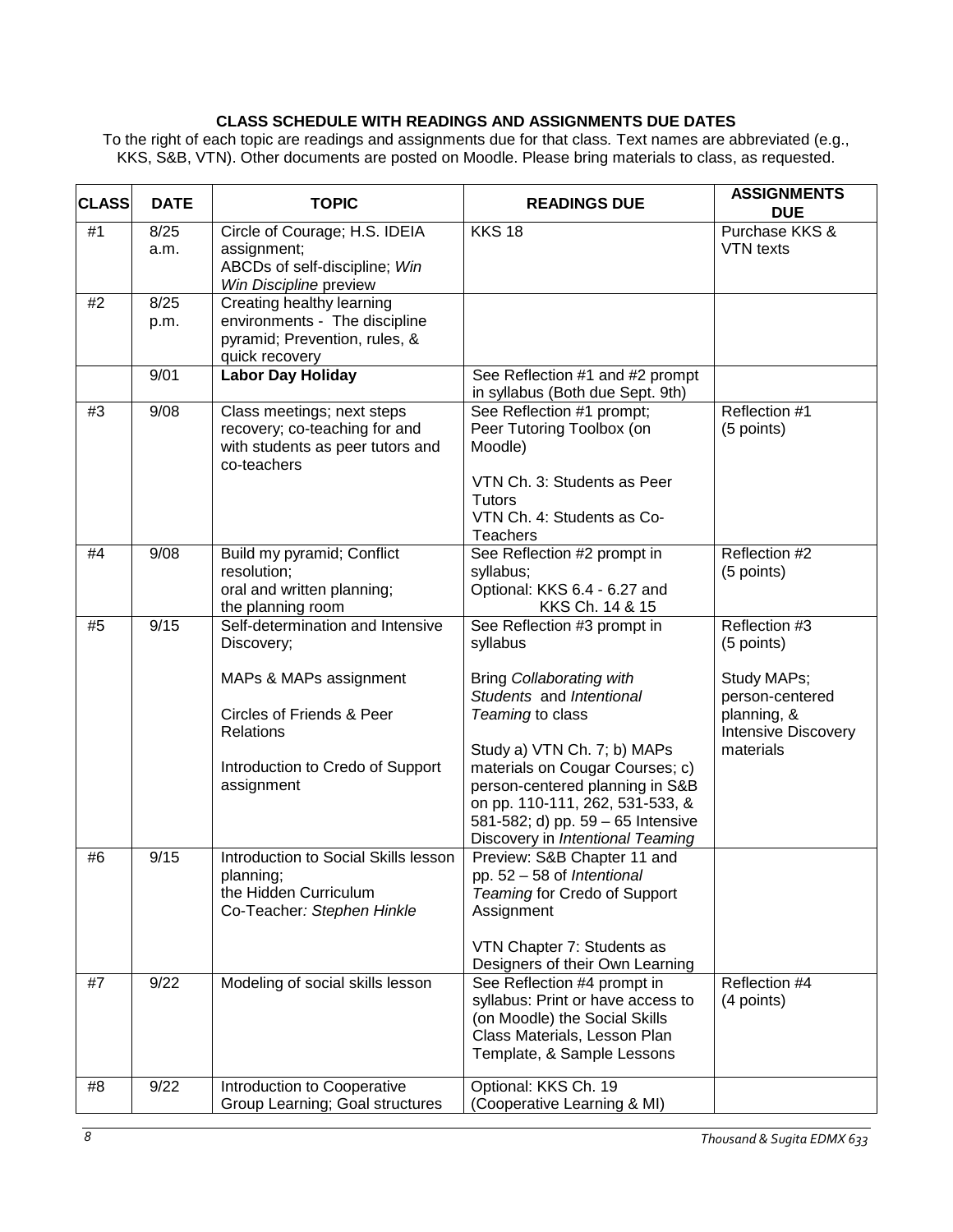<span id="page-8-0"></span>

| <b>CLASS</b> | <b>DATE</b>                    | <b>TOPIC</b>                                                                                                                                           | <b>READINGS DUE</b>                                                                                                                                                                                       | <b>ASSIGNMENTS</b><br><b>DUE</b>                                                                                                |
|--------------|--------------------------------|--------------------------------------------------------------------------------------------------------------------------------------------------------|-----------------------------------------------------------------------------------------------------------------------------------------------------------------------------------------------------------|---------------------------------------------------------------------------------------------------------------------------------|
| #9           | 9/29                           | Social Skills Plan Peer Review &<br>Revision;<br>"PIGS Face" elements of<br>cooperative group learning                                                 | <b>Bring Collaborating with</b><br>Students to class!                                                                                                                                                     | Social Skills Lesson<br>Plan (Bring to class<br>for peer review);                                                               |
| #10          | 9/29                           | <b>CGL Jigsaw Instruction</b><br>(10 points); Quick Cooperative<br><b>Structures</b>                                                                   | See CGL Jigsaw prompt in<br>syllabus                                                                                                                                                                      | <b>CGL Jigsaw</b><br>(10 points)                                                                                                |
| #11          | 10/6                           | Experience & deconstruct a<br>formal CGL lesson                                                                                                        | <b>Bring Collaborating with</b><br>Students to class!                                                                                                                                                     | <b>DRAFT Social Skills</b><br>Lesson Plan                                                                                       |
| #12          | 10/6                           | <b>Understanding Troubling</b><br><b>Behavior via Process</b><br>Communication -How do you<br>respond to distress? How to get<br>needs met!            | <b>Process Communication</b><br>materials on Moodle - Bring<br>HARD COPY to class                                                                                                                         | <b>Preview of Austin</b><br>materials in<br>preparation for BPS<br>in-class design                                              |
| #13          | 10/13                          | PBS Expert Team Instruction (10<br>points) Elements of an effective<br>PBSP; Social stories and<br>sensory integration<br>Co-Teacher: Kathy Montilluer | See PBS Expert Team prompt in<br>syllabus & S&B Ch. 7;<br>Social stories & sensory<br>integration pdfs on Moodle;<br>Optional: KKS Chs. 10 - 12<br>Optional: www.pent.ca.gov<br>(find PBS Desk Reference) | <b>FINAL Social Skills</b><br>Lesson Plan<br>(15 points)<br>PBS Expert Team<br>Instructional<br><b>Materials</b><br>(10 points) |
| #14          | 10/13                          | In-class design of Behavior<br>Support Plan (12 points)                                                                                                | Bring to class "Austin PBS" pdf<br>materials for in-class PBS<br>simulation (12 points)<br>Optional: KSS Chs. 16 & 17<br>(FBA, BIP)                                                                       | H.S. IDEIA & More<br>(20 points)                                                                                                |
| #15          | 11/10<br>$5:30 - 8:15$<br>p.m. | Credo of Support Final Exam<br>Construction;                                                                                                           | See Credo of Support prompt in<br>syllabus. Bring notes and<br>"construction" materials to class.<br>Bring Intentional Teaming to class                                                                   | Credo of Support In-<br>Class Construction (9<br>points)                                                                        |
| #16          | 12/1<br>$5:30 - 6:40$<br>p.m.  | Student-Led IEPs;<br>MAPS sharing;<br>Course evaluation & celebration                                                                                  | Read VTN Ch. 7;<br>Study student-led IEP materials<br>on Moodle;<br>Bring VTN text to class                                                                                                               | <b>MAPs</b><br>Implementation<br>Assignment<br>(25 points)                                                                      |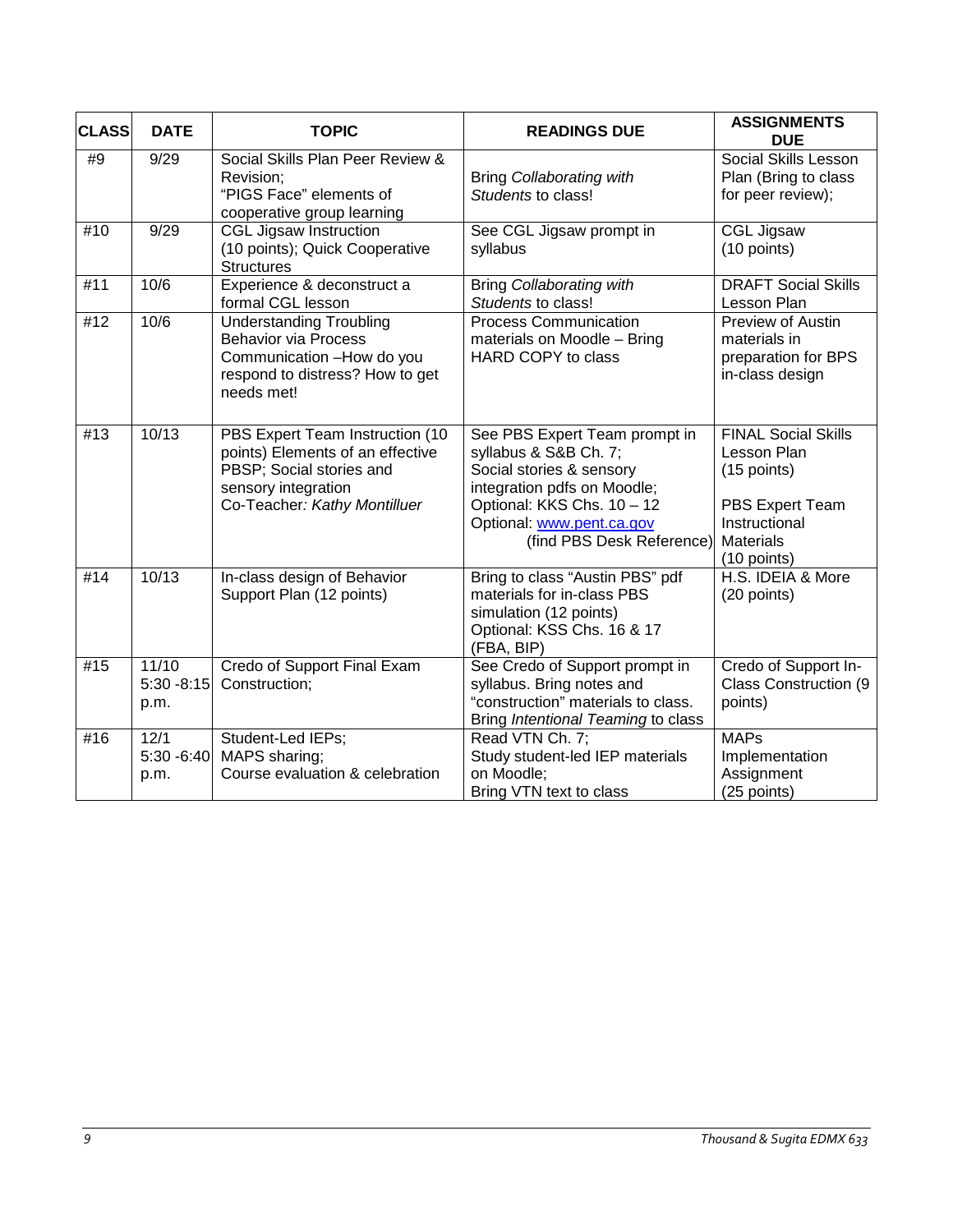#### **Course Requirements and Grading Standards**

# **A: 93-100 A-: 90-92 B+: 78-89 B: 83-86 B-: 80-82 C+: 78-79**

**NOTE:** The minimum acceptable grade for a course in the professional education credential sequence is C+. A "B" average must be maintained for continuation in the program.

# <span id="page-9-0"></span>**Assignments**

| Face-to-Face Class Participation               | (80 points)   |
|------------------------------------------------|---------------|
| <b>Reading Reflections</b>                     | $(19$ points) |
| Social Skills Lesson Plan                      | (15 points)   |
| Jigsaw of CGL 14 Decisions                     | (10 points)   |
| High School IDEIA Observation and Interview    | (20 points)   |
| PBS Expert Group                               | (10 points)   |
| Positive Behavior Support Plan In-Class Design | $(12$ points) |
| <b>MAPs Implementation</b>                     | (25 points)   |
| Credo of Support Final Exam                    | (09 points)   |
| <b>Total Maximum Points:</b>                   | 200 points    |

# **Face-to-Face Class Participation (5 points/class X 16 classes = 80 points maximum)**

The purpose of this requirement is to ensure active participation during class sessions and opportunities to demonstrate collaborative teaming and cooperative group small group interpersonal skills. Because group activities and other active learning procedures are used to introduce and reinforce substantial amounts of material addressed in this course, regular attendance and participation is critical. If a candidate needs to miss part or all of a class, the instructor must be informed in advance. Candidates are responsible for requesting a makeup assignment for any absence. A candidate may not pass this class if 20% or more of class session time is missed (except in rare cases of extreme hardship when expected competences have been demonstrated.)

# **Reading Reflections (19 points maximum)**

The purpose of the reading reflections is to provide candidates with regular opportunities to demonstrate their understanding of and ability to apply critical aspects of professional practice and standards. For full credit, each reflection must be word processed and submitted on or before the date due. Be prepared to discuss reflections in class in order to receive full credit.

Reflection #4 **4 A**  $\alpha$  **A**  $\alpha$  **A**  $\alpha$  **A**  $\alpha$  **A**  $\alpha$  **A**  $\alpha$  **A**  $\alpha$  **A**  $\alpha$  **A**  $\alpha$  **A**  $\alpha$  **A**  $\alpha$  **A**  $\alpha$  **A**  $\alpha$  **A**  $\alpha$  **A**  $\alpha$  **A**  $\alpha$  **A**  $\alpha$  **A**  $\alpha$  **A**  $\alpha$  **A**  $\alpha$  **A**  $\alpha$  **A**  $\alpha$  **A**  $\$ 

Reflection #1 5 points maximum<br>Reflection #2 5 points maximum Reflection #2 Reflection #2 5 points maximum<br>Reflection #3 5 points maximum Reflection #3 5 points maximum

# **Criteria for Written Products:**

- The content of each assigned reading is clearly referred to in the document.
- Higher order thinking skills that go beyond reiteration of content (e.g., application, analysis, synthesis, evaluation of content) are clearly demonstrated.
- Spelling, grammar, and mechanical aspects of writing are accurate.
- Thoughts are well organized; section headings are provided as needed.
- The document is word-processed.
- <span id="page-9-1"></span>The document is submitted on or before the date due.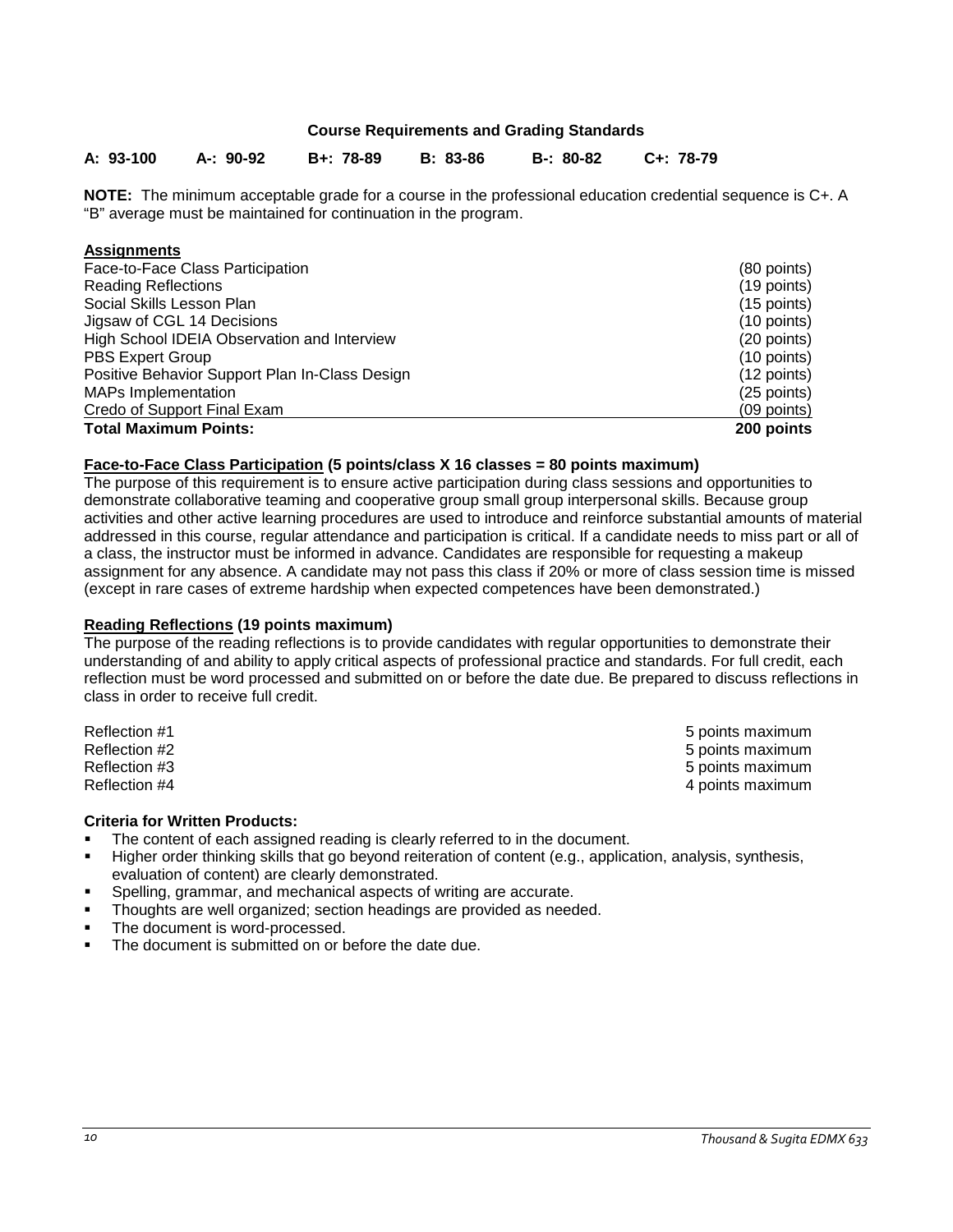# **Reflection Prompt Questions and Due Dates:**

See prompt questions for reflections on subsequent pages. See class schedule for due dates.

#### **Extra Credit Option (3 points maximum)**

You may request the opportunity to earn an optional 3 extra credit points by

a) implementing your social skills lesson plan and preparing a reflection on your implementation or b) reading an unassigned chapter in the KKS or VTN text and preparing a comprehensive reflection on what you learned and how you will use the content. Other extra credit options may be negotiated with the instructor.

# **Reading Reflection #1 (5 points)**

Read Chapters 1 and 9 of the Villa, Thousand, and Nevin (VTN) *Collaborating with students in instruction and decision making: The untapped resource* text. Which two of the rationale for collaborating with students in Chapter 1 are the most compelling for you? Why? Which of the strategies and tools presented in Chapter 9 are new to you? Which must you absolutely include in your OWN discipline pyramid? Be as comprehensive and inclusive as you can for this last question. (2 or more pages)

#### **Reading Reflection #2 (5 points)**

Watch this introductory YouTube videos to become oriented to *Win Win Discipline*. <http://www.youtube.com/watch?v=cAciWa6H4To> Then read pages iii – xxi and Chapters 1, 2, 3,  $\&$  7 of the KKS text.

**Part 1.** Create a graphic organizer to help you remember the 4 types of disruptions, the 7 positions, the 3 pillars, and key 'win-win' principles. (If you wish to use prepared graphic organizers, you can search the web for templates by goggling "graphic organizer."

**Part 2.** Compose a 1-paragraph summary of how the information in these chapters and pages interface with the four dimensions of the Circle of Courage. To learn more about the Circle of Courage, see Chapter 1 of VTN, the Moodle home page, and google "Circle of Courage" and "Reclaiming Youth at Risk."

#### **Reading Reflection #3 (5 points)**

This reflection has two parts.

Part 1. Chapter 8 of the Kagan, Kyle, & Scott (KKS) focuses upon preventative procedures on the bottom of the discipline pyramid (see Figure 9.1 of Chapter 9 of VTN). Select *two* preventative procedures for *each of the 7 positions* (for a total of 14 procedures) that absolutely must be on the bottom level of your OWN discipline pyramid. Compose a brief rationale as to why you selected the procedures for each position. (2 points)

**Part 2.** Chapter 13 of the KKS text is a gold mine of structures and strategies for responding to the 7 positions. This reflection is designed to assist you to add content to the levels of the discipline pyramid (see Figure 9.1 of Chapter 9 of VTN). Select *two* strategies/structures for *each of the 7 positions* (for a total of 14) that absolutely must be on your discipline pyramid. Namely, 1) name each of the 14 strategies/structures you select; 2) indicate where on the five levels of the discipline pyramid each of the 14 strategies/structures belongs; and 3) compose a brief rationale as to why you chose the strategy/structure (i.e., how it will help students and/or you, as a teacher). (3 points)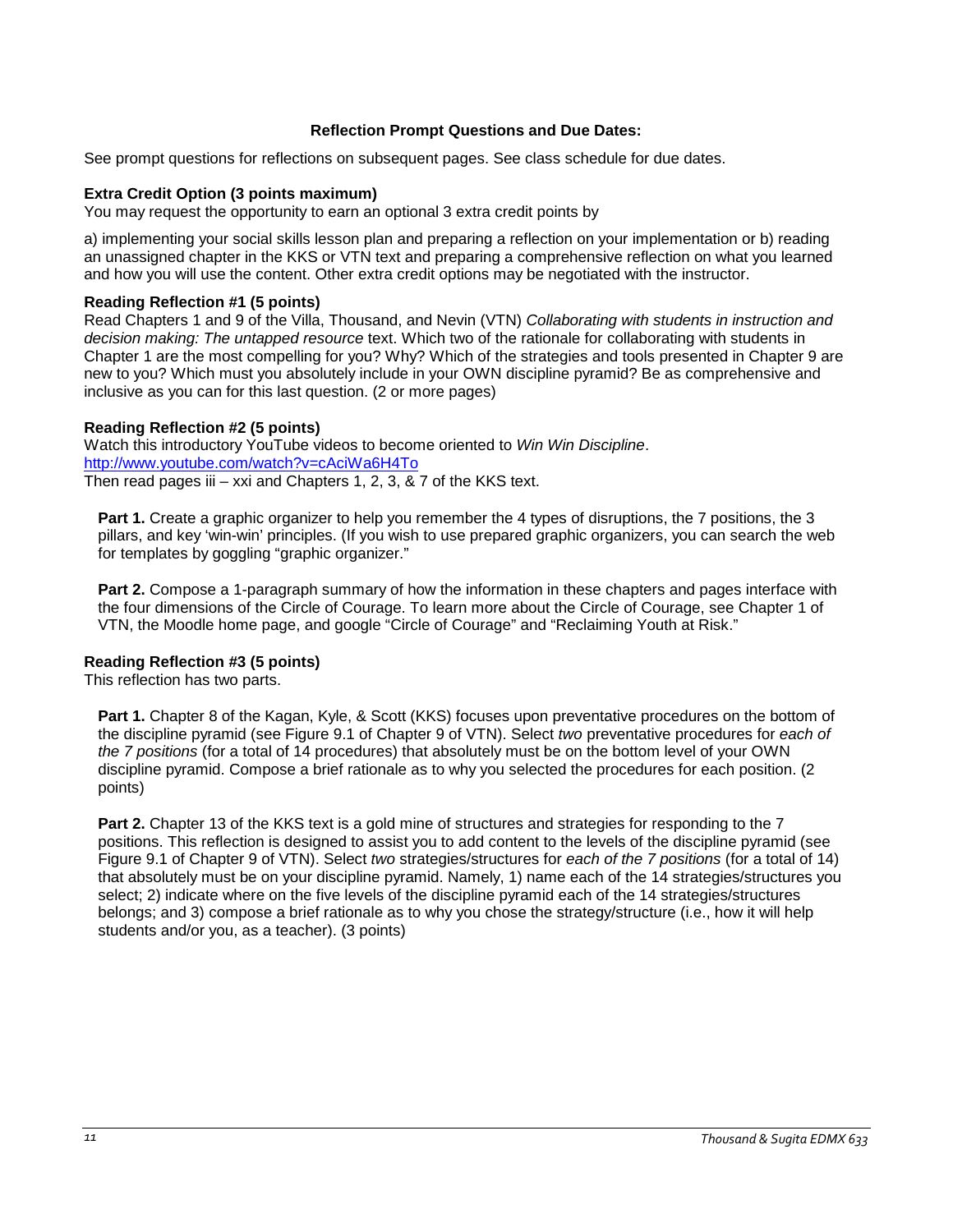# **Reading Reflection #4 (4 points)**

First read the parable on page 20.26 of the KKS text. Then carefully read Chapter 20 of the KKS text and Chapter 8 of the VTN text. Exercise your creativity and use your Multiple Intelligences to represent:

- a) what you learned or were reminded about the development of social life skills including conflict mediation skills, and
- b) the specific strategies you will use or life skills you will teach to develop your students' responsibility/response-ability.
- The content of **both** chapters, including the parable, must be clearly represented in your Part a and b representations.

#### **Social Skills Lesson Plan (15 points)**

The purpose of this assignment is to ensure that participants can design a social skills lesson that can be used as a component of a cooperative group lesson or as a "stand alone" lesson that supports students' social behavior development. A direct instruction lesson format provided by the instructor is used to organize this lesson. The lesson will be reviewed by peers in class and by the instructor and returned for revisions. The *final draft* must include all requested revisions. Three extra credit reflection points may be earned for delivering the lesson to students and submitting a written reflection about the delivery of the lesson.

#### **Jigsaw of CGL 14 Decisions (10 points)**

From VTN Chapter 2, on pages 34 read the two paragraphs under the heading "The Four Phases of Planning and Implementing Formal Cooperative Group Lessons." Also, examine the one-page template for planning a formal cooperative lesson presented as Figure 2.1 on page 35. Your instructor will assign to you a subset of the 14 teacher decisions (i.e., one of six sections - #1 and #2, #3 - #5, #6, #7 - #10, #11 & #12, #13 & #14) to teach to a small group of classmates who do not study your subset of decisions. In preparing to teach, create a 1 page handout that creatively represents what you consider to be the most important things to know and remember. Some decisions include illustrative stories, so be prepared to tell the stories. Make 7 copies of the handout, one each for your small group teammates and one for your instructor. You will have eight to nine minutes to teach your subset of decisions to your teammates. Remember to use all that you know about effective instruction (e.g., checking for understanding, visual representations, effective questioning) in your teaching so it is a lively demonstration of your teaching skills. Bring to class a blank copy of Figure 2.1 (also found as a word document on the course website, named "One-page Cooperative Group Learning Lesson Plan") for taking notes about the sections you do not teaching.

# **PBS Expert (10 points)**

The top of Villa, Thousand, and Nevin's *Self-Discipline Pyramid* and Tier 3 of the Response to Intervention School-Wide Positive Behavioral Interventions and Supports Pyramid both include the crafting of Positive Behavior Support (PBS) plans. Chapter 7 "Designing and implementing individualized positive behavior support" of the Snell and Brown *Instruction of Students with Severe Disabilities* (2011) text provides detailed instruction on all aspects of PBS plan development. Because the chapter is very long (42 pages) and dense in content, you will NOT be expected to read the entire chapter, but instead to study and becoming expert in certain aspects of the PBS process that you will then teach to other classmates on the day designated on the class schedule. Everyone will have some shared reading. Experts will have different readings. Both are described below.

#### *Reading for Everyone*

On page 258 and 259, you meet Maya and Eric. Read about them both, as they will appear in your expert readings as examples. Starting with the sentence, "Twenty or thirty years ago, Maya most likely would have been placed in a segregated school….," read the introduction to the PBS process on pages 258 through the top of page 262, ending just before the "Conduct Assessment for Creating a Behavior Support Plan" heading. You now are able to answer these 3 questions:

- 1. What is PBS?
- 2. What are the goals of PBS?
- 3. What are each of the five steps of an individualized PBS process?

# *Reading for Expert Group A*

We already know how to use person-centered planning (i.e., MAPs) to get a "vision" for a student and place behavior in a broader context of a student's quality of life needs. Expert Group A will become expert in how to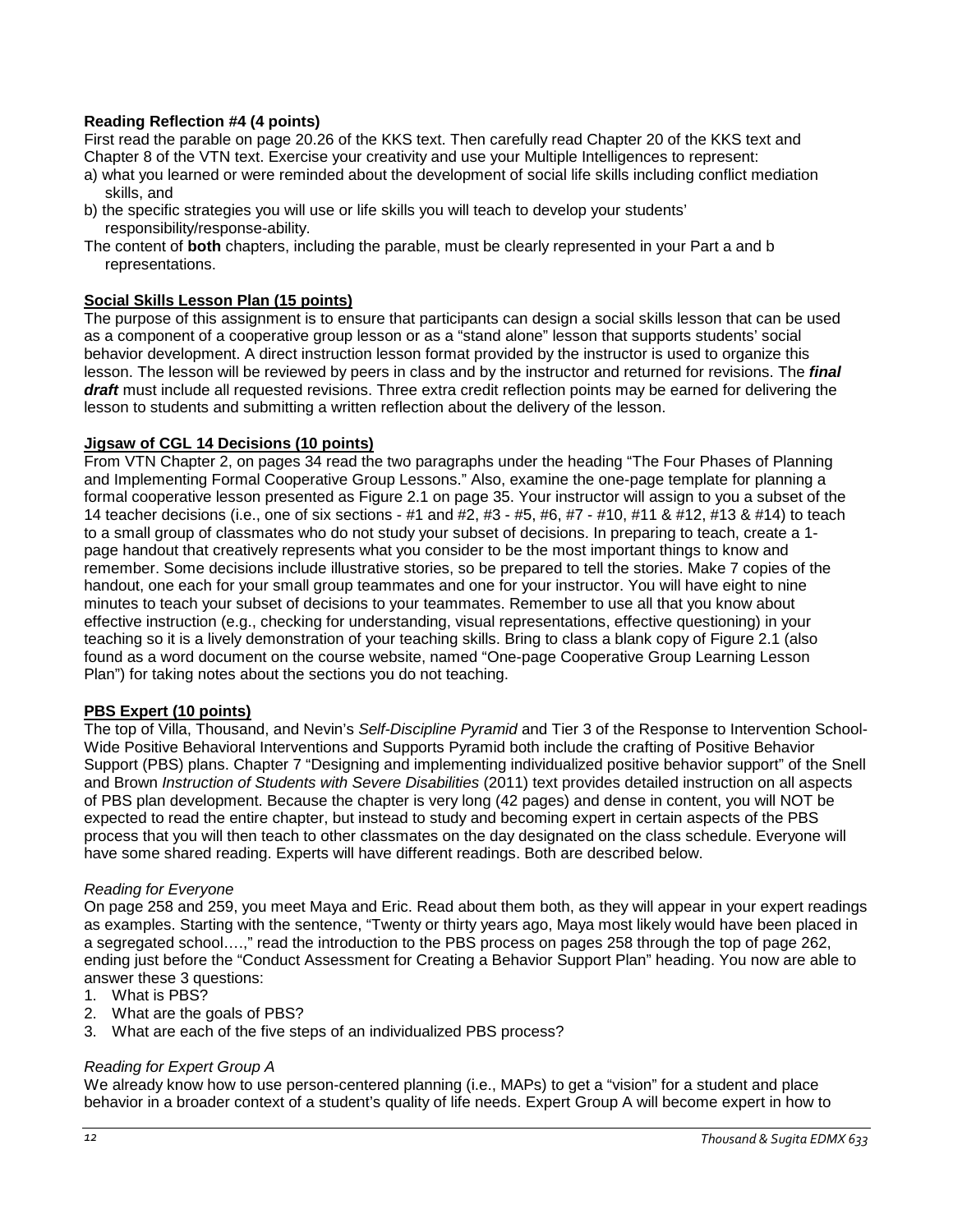conduct a Functional Behavioral Assessment (FBA) to gather more specific information for a PBS plan. Later, we actually will do an FBA in class.

Carefully read page 263 through page 275 up to the "Direct Observation" heading. There are 8 pages of text and four pages of sample forms. The forms are helpful, but the process for conducting an FBA is in the text, with examples using Maya and Eric. As you study these pages, you should be able to answer and teach to other classmates the answers to the following five questions.

- 1. What are the intended outcomes of an FBA?
- 2. What is the relationship of an FBA and the federal disability law (IDEA 1997 and IDEIA 2004)?
- 3. What are ways for identifying and "operationally defining" (i.e., what it looks and sounds like) a problem behavior? Provide at least one example.
- 4. How does a team develop a hypothesis of the function of a behavior?
- 5. In EDMX 633, we attempt to be more expansive in our functional assessment of a problem behavior's function than described in the text. For example, we consider *Win Win* positions and Process Communication needs). However, there are still always the A-B-Cs! What is the difference between an antecedent condition (or fast trigger) and a setting event (or slow trigger)? How do they work together with antecedents and other information to develop a hypothesis?

# *Reading for Expert Group B*

Expert Group A will teach about the details of the first four elements of an effective PBS plan. Your job is to learn about and prepare to teach classmates about the other elements of effective PBS plan listed as Items #5 through #10 in Figure 7-10.

Starting with the "Contents of a Written BSP" heading on page 288, carefully read pages 288 through 292 up to the "Extinction" heading. Then go back to page 284 and read about Competing Behavior Analysis (CBA) through to the "Contents of a Written BSP" heading. Resume reading on page 294 at the "Safety or Emergency Intervention Plan" through page 298 up to the "Individual Behavior Support in a whole School Context" heading. The pages include a sample PBS plan that is different from the one that we will use in class, but it illustrates a simple action and evaluation plan on page 297. As you study these pages, you should be able to answer and teach to other classmates the answers to the following five questions.

- 1. What are the 10 elements of an effective behavior support plan? What are the details for elements 5 10? **You are only responsible for teaching only elements 5 through 10!**
- 2. A competing behavior analysis (CBA) identifies a *desired* and an *alternative replacement* behavior to teach and reinforce that meets the same needs as the behavior of concern. For Eric or Maya, summarize in your own words a) the strategies for making the problem behavior *irrelevant*, *inefficient* or *ineffective* through adjustments of the preventative *setting* and/or *antecedent* strategies, b) the *teaching* strategies for *desired* or *alternative functionally equivalent* behaviors, and c) the consequence strategies. Be sure to use ALL of the information provided on pages 284 – 290. **You are responsible for teaching this content as part of element #7 - Specify the intervention/teaching strategies.**
- 3. In EDMX 632, we learn about assistive technology and augmentative communication approaches to serve as communication vehicles and supports. What does FCT mean and what is the three-step process for engaging in FCT?
- 4. What are the requirements for a well thought out and effective Emergency Intervention Plan?
- 5. On a 5-point Likert scale (1 = Bad,  $2 =$  So So,  $3 =$  Acceptable,  $4 =$  Good,  $5 =$  Excellent and I would want it for myself), rate the PBS plan for Maya presented in Figure 7-11 in terms of the degree to which it is a "good fit" for the behavior and the hypothesized function of Maya's behaviors? What would you add or change? Have at least one suggestion for additions or changes and an accompanying rationale. (Note that there is an error on page 296 where Figure 7-8 is referenced. It should be Figure 7-**9**. There also is a spelling error. Can you find it?)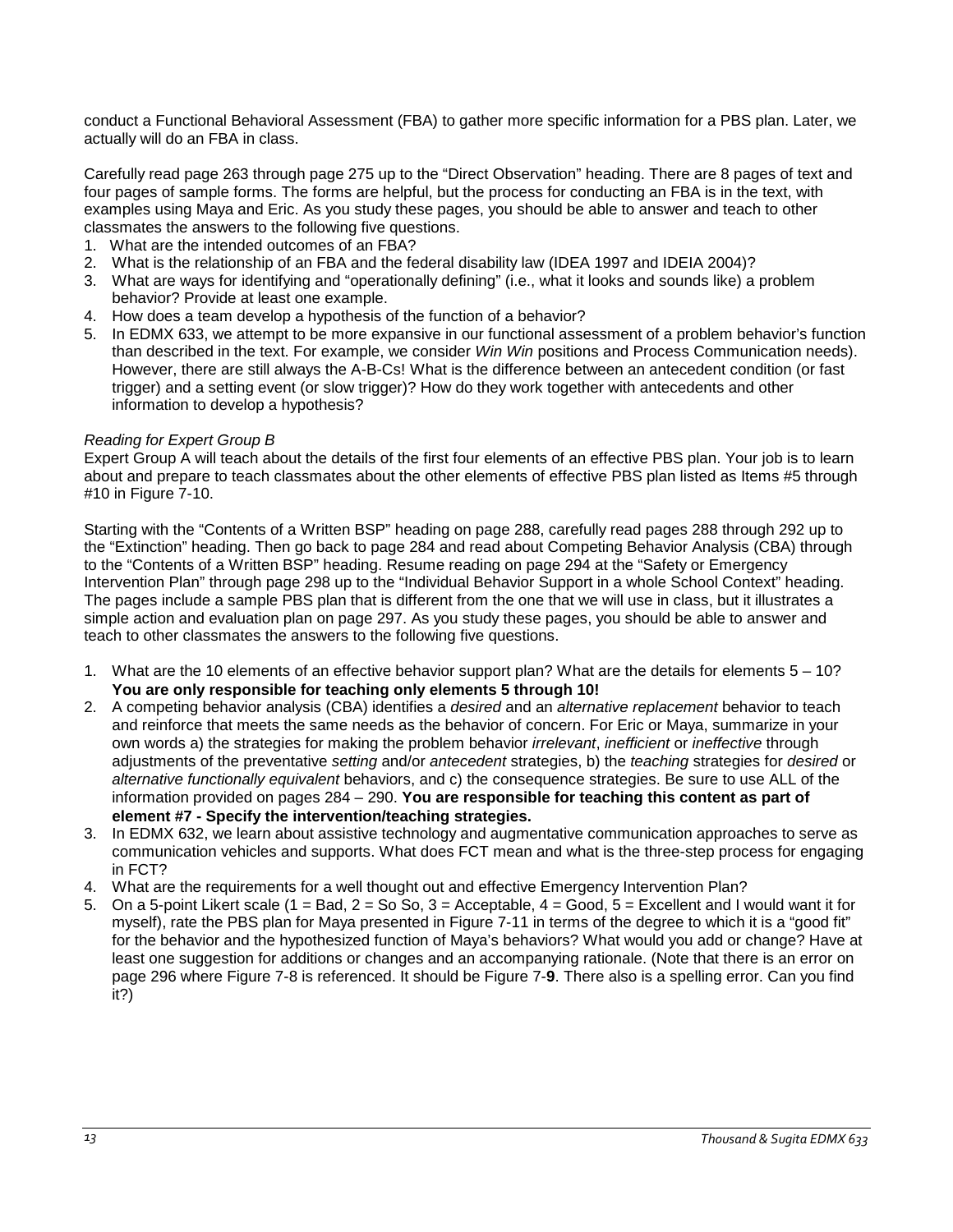# *Preparation for Teaching*

In preparing to teach, consider what is most important for your classmates to know and create a handout, a visual, and/or graphic organizer for others to take notes on or fill in. Feel free to use the figures and examples of Maya and Eric that are in the text to illustrate what you are teaching. Make up to 5 copies of the materials for teammates and your instructor(s). A and B Experts will be partnered to peer tutor one another on the content on which they have become expert. Each A expert will have 15 minutes to teach his/her content. Each B expert will then have 15 minutes to teach his/her content. As with the Jigsaw of CGL 14 Decisions preparation, be sure to use in your teaching all that you know about effective instruction (e.g., checking for understanding, visual representations, effective questioning), so it is a lively demonstration of your instructional skills.

# **FBA and PBS Plan In-Class Design (12 points)**

Using forms provided with the "Austin" pdf from the Cougar Courses Moodle, as a team conduct a Functional Behavioral Assessment and develop a Positive Behavior Support Plan for a student presented in an in-class scenario.

**Note: This is an in-class assignment that cannot be made up, so be sure to be there.**

# **"Credo of Support" Final Exam (9 points)**

The Frisbee Theory: "It seemed as though every time The Bee appeared, people dropped any thoughts of judgment or pretense. People began to **be** with each other instead of **around** each other." (*Intentional Teaming,* p. 56)

Given a reading of pages 52 – 58 of *Intentional* Teaming and Chapter *11: Supporting Peer Relations* of the Snell and Brown (2011) text, a viewing of our Education Specialist graduate's "Fostering Community with Music" and other videos at [http://kidslikeblues.org/Video.html,](http://kidslikeblues.org/Video.html) together with what you already have learned about relationship and friendship building, you will create IN CLASS a *Credo of Support* poster, PowerPoint, mobile, live demonstration performance, or other visual/audio product that provides 13 ways in which you, as a teacher, and your students can create **Bee together** opportunities **–** opportunities to develop and maintain **natural social and friendship-potential relations** and facilitate any student with learning or behavior differences being a **valued member of the classroom and school community**. In addition to the 13 *practices* (e.g., assigning a valued role such as "encourager" in a cooperative group lesson; tossing The Bee or inventing and playing a cooperative game on the playground) and/or *principles* (e.g., providing "just enough" support by keeping one-on-one adult contact at a minimum), provide a rationale or "anticipatory set" of why relationship development is important in the curriculum. Provide enough detail so that a naïve consumer could actually use each practice or principle.

Make this appealing and usable! So, include graphics, website citations & links, examples, real objects, pictures, YouTube videos, and anything else that would help a student, teacher, paraeducator, or parent understand your credo! Check to make sure you use "person first" language. Bring any and all materials you might need to create your product to Class Session #15. You may bring prepared materials (e.g., PowerPoint slides), but realize that you will be assigned teammates by your instructor and be given no more than 60 minutes to create a final product to share with the entire class, so your "Bee" might need to be modified to fit your team's collective ideas for the team Credo of Support.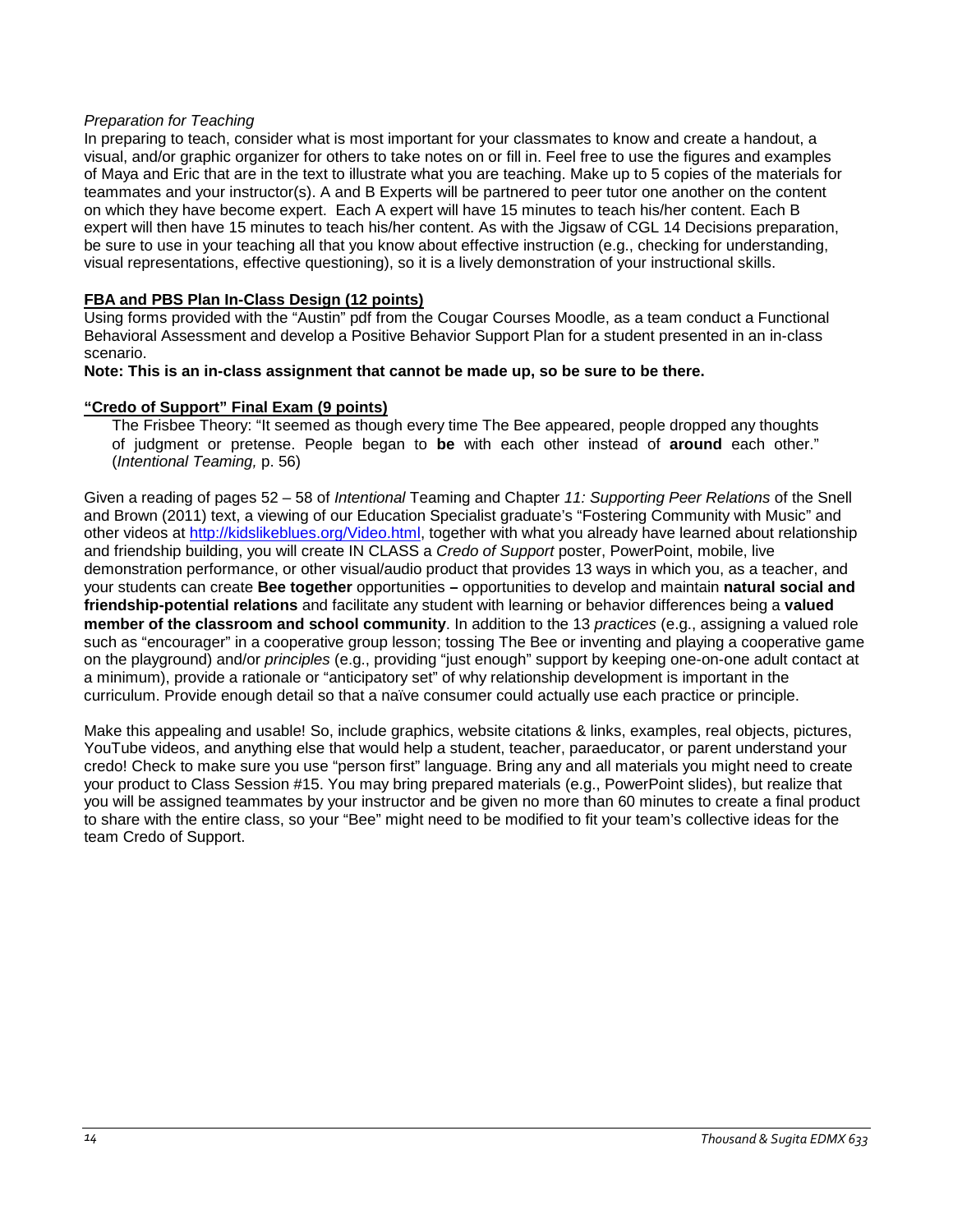# **MAPs Implementation (25 points)**

The purpose of this assignment is to give you practice applying the assessment skills of Intensive Discovery by obtaining information from the student, family members, and friends in an authentic and person-centered way. To prepare, read pages 59 – 65 of *Intentional Teaming* as an anticipatory set for using the Intensive Discovery process of MAPs with a focus individual. Review the MAPs materials on Moodle and in Chapter 7 of the Villa, Thousand, and Nevin text.

You will conduct a MAPs meeting and develops a "MAPs" report for one focus individual. The ideal focus individual is a student eligible for special education whom you serve. If you are not in clinical practice or are not the service coordinator for such a student, you may need to be creative and identify a person for whom the MAPs process would make a positive contribution to that person's life. For example, do you have a friend with a family member or a youth not eligible for special education who could benefit from Intensive Discovery to plan for the future. Be sure to invite as many significant others (i.e., family members, friends) as possible as well as appropriate professionals to participate in the MAPs process. The more the merrier. Your write up should be comprehensive and must include the following components.

- 1. What was the rationale for choosing this student/person? Describe the person in terms of gender, age, strengths, and any other *relevant* characteristics such as educational needs or living situation. Describe the context of the MAPs process. Who was present? Where did it occur? ((Note: Conduct the MAPs session in a comfortable location, such as the individual's home.) (4 points)
- 2. For each of the steps of the process, organize and report in writing the responses to MAPs questions and any other questions you asked. Document the decision-making process used to identify and prioritize needs and goals. Also identify potential next steps. (7 points)
- 3. For the "Plan of Action," recommend specific areas or skills to work on based upon the outcomes of the MAPS process. (9 points)
	- a) Translate the outcomes of the MAPS session into 3 IEP-like goals.
	- b) At least one goal must relate to relationships, friendships, and/or social skills. At least one goal must relate to life beyond the current school context (e.g., recreation, living, vocational/employment, life in the community, post-secondary life, transition to the next school). All three goals must directly relate to an important theme that emerges from the MAPS meeting.
	- c) As on an IEP plan, each goal must have a positively stated (i.e., what the student can do!) present level of performance (**PLOP**) or baseline statement,
	- d) Each goal must have at least *two* accompanying interim (on the way) *objectives* or *benchmarks* that lead to the achievement of the goal.
- 4. Compose a reflection on the experience that includes all four of the following elements. (4 points)
	- a) your own reaction to the process,
	- b) the reaction of the participants,
	- c) ways in which you would "better" prepare for or conduct a MAPS session in the future, and
	- d) your thoughts, feelings, and opinions regarding your role as an advocate for realizing your students' dreams through person-centered and student-led planning in IEP development and futures planning.

# **Criteria for Evaluation (See rubric and also consider the following):**

- Completeness and organization of information requested. Includes a title page, a section for each of the steps of the MAPS as well as the report described in items 1 - 4 above.
- Sensitivity and respect for student and family.
- Evidence of input and feedback from MAPS participants (e.g., photo of the MAPS posters and a written summary of the contents of each poster, direct quotes of participant reactions).
- Word-processed and appropriate use of standard English, grammar, spelling, and mechanics (1 point)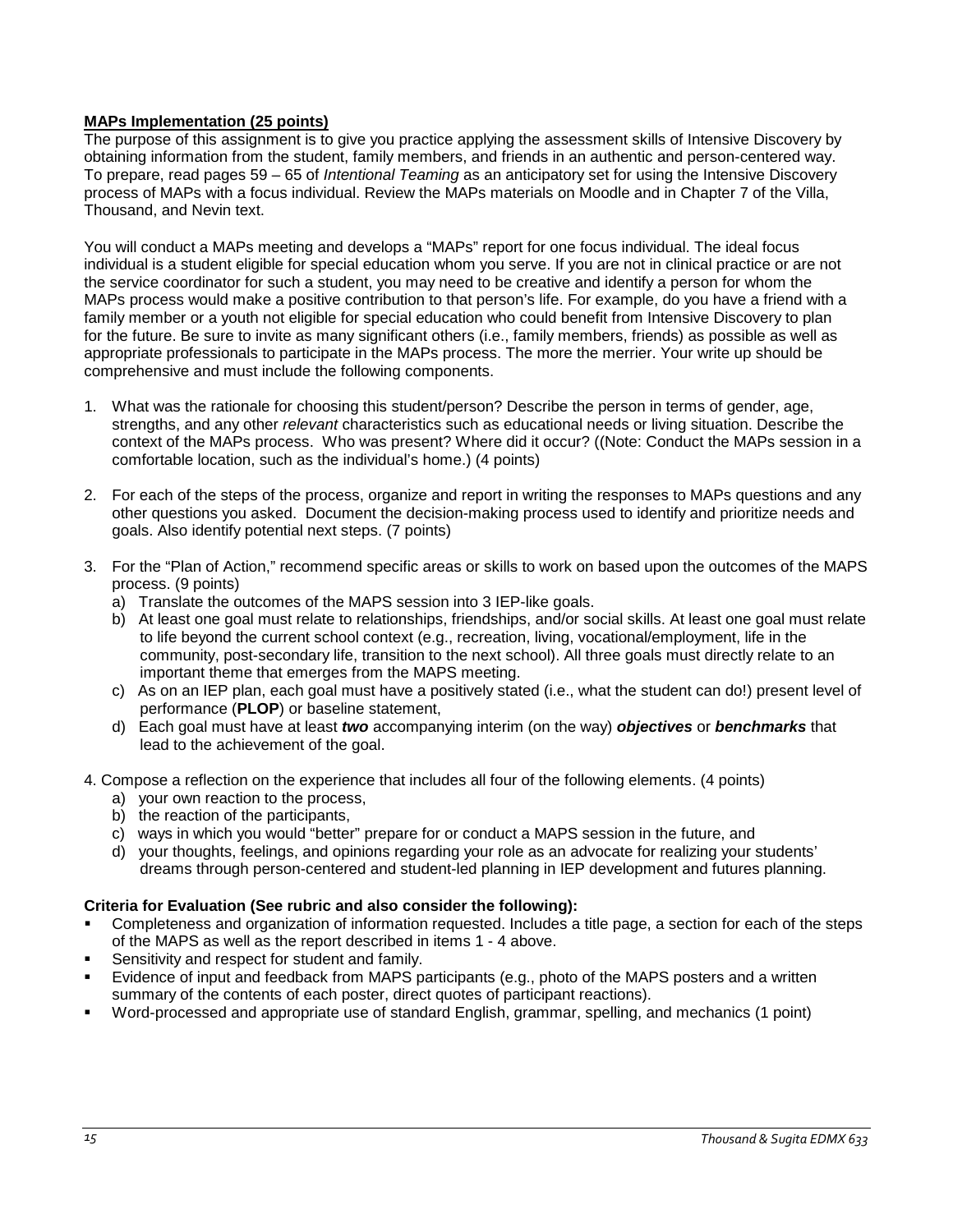# **High School Special Education: Implications of IDEIA and More (20 points)**

Every Education Specialist is expected to understand the unique aspects and challenges of supporting high school-aged youth with special education needs, even if s/he does not work at the secondary level. Develop these understandings through this self-directed field experience.

A minimum requirement is that you spend the equivalent of a full school day in one or more high schools, shadowing one or more special education staff members, interviewing students and staff, attending after-school events, and observing classes which students attend. You must shadow a special educator who is serving in a Resource Specialist role and not as a teacher serving primarily students with moderate and severe disabilities. (You will have an opportunity to do this in another course.) Since you will not be observing a particular student, you will not need specific permission for observations. But you will need to have signatures from your host teacher(s). Remember, in all of your note taking and in any written product describing your high school experiences, you are to maintain confidentiality and not refer to a student by name.

The protocol for arranging for a visit is to call the school's coordinator of special education and introduce yourself and the purposes of the visitation. When you arrive at the school, be sure to have with you your time sheet, letter of introduction, and printed web pages required of this assignment. A day-long visitation is preferred. If this is not an option, you may visit the same site on two or more days. Visits to multiple sites also have distinct advantages, as you can see and compare how different campuses approach the same issues.

If you wish to visit a high school with a partner, please do so, as long as it meets with advance approval of your host special education personnel AND your EDMX 633 instructor(s). Crowds draw attention away from instruction, so group size is limited to two people. If you visit with a peer, identify your partner in your report. As a guest, at all times behave in your most professional and courteous manner. Reserve any verbal critiques for the assignment's reflection.

What will you look for and what will you ask? Eight (8) questions directly relate to IDEIA 2004 demands in the roles of educators, students, and teachers. You are to ask questions, observe, and otherwise "fact find" (i.e., use web resources) in order to obtain responses to these questions that are *comprehensive and complete*. Keep your eyes open, ask students to describe their experiences as well. What you see may or may not "match" what you are told.

Your write up has *three* components.

The *first* component is comprised of the eight responses, with each response being at least approximately one page in length.

The *second* component is your in depth analysis of the practices observed at this high school site, based upon the question responses and observation. Please address all 4 of the following areas:

- STRENGTHS
- CONCERNS
- QUESTIONS I STILL HAVE
- RECOMMENDATIONS FOR IMPROVEMENT (YOU MUST HAVE AT LEAST 2.)

The *third* component is the time sheet with signatures from the hosts for each day and time period of the visitation(s). You cannot get credit for this assignment without this!

This is your professional development experience, so enjoy it and set it up in a way that meets your needs!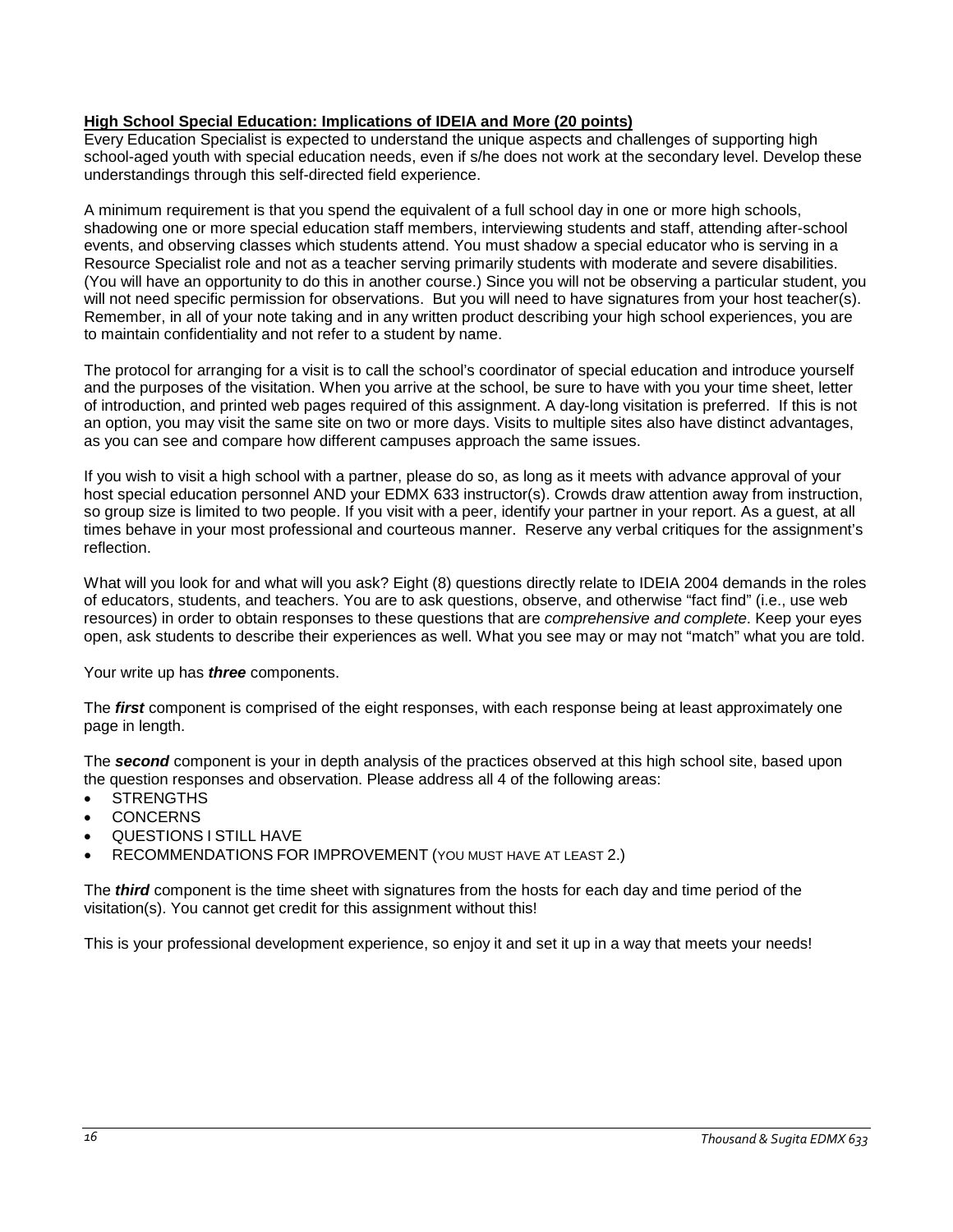

California State Universit

School of **Education** 

333 South Twin Oaks Valley Road | San Marcos, California 92096-0001 F: 760.750.3160 T: 760.750.8535 www.csusm.edu/education

# **HIGH SCHOOL EXPERIENCE FIELDWORK TIME SHEET**

<span id="page-16-1"></span><span id="page-16-0"></span>Since you will receive a credential as a K-12 special education professional, a critical part of your special education clinical experience involves spending a significant amount of time with learners across the grades K-12. In this experience, you are to eight (8) hours of observation and participation in one or more high school settings. A letter of introduction follows. Take this with you to the school or schools you visit. Phone the coordinator of special education services for the building (which may be the principal, assistant principal, a special education department chair, or a school-based coordinator) to make specific arrangements for the visitations. This may be the principal, assistant principal, a special education department chair, or a school-based coordinator. It is a "best practice" to meet your host teacher(s) faceto-face in advance to arrange a schedule. This, of course, may not be possible, due to time constrains. Be sure to have the host teacher(s) sign this time sheet for each time block that you are involved in school activities.

**Turn in this time sheet along with your written responses for this assignment** to your EDMX 633 instructor(s). You cannot get credit for this assignment without this timesheet being signed by host teachers, so be sure to bring it with you whenever you visit your high school site(s).

| Candidate<br>Name: | Semester:                   |  |
|--------------------|-----------------------------|--|
| School:            | District:                   |  |
| Principal<br>Name: | Site Sp. Ed<br>Coordinator: |  |
| Host Teacher:      | Host Teacher:               |  |

| Date | Arrival<br>Time | Departure<br>Time | Total<br>Time | <b>Activities Observed</b> | Teacher/Host<br>Initials |
|------|-----------------|-------------------|---------------|----------------------------|--------------------------|
|      |                 |                   |               |                            |                          |
|      |                 |                   |               |                            |                          |
|      |                 |                   |               |                            |                          |
|      |                 |                   |               |                            |                          |
|      |                 |                   |               |                            |                          |
|      |                 |                   |               |                            |                          |
|      |                 |                   |               |                            |                          |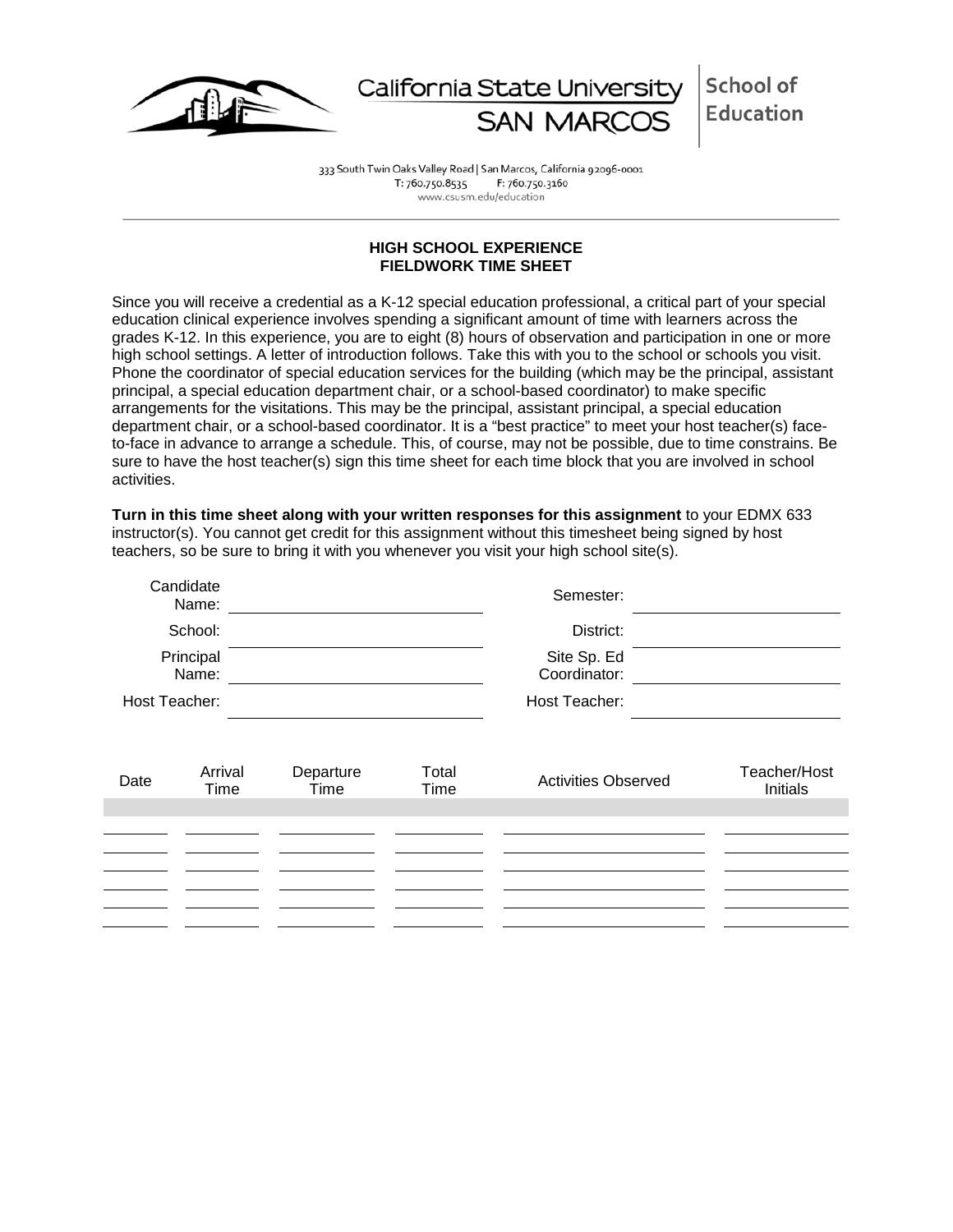

California State Universit

School of **Education** 

333 South Twin Oaks Valley Road | San Marcos, California 92096-0001 T: 760.750.8535 F: 760.750.3160 www.csusm.edu/education

Dear Principal and Special Education Staff,

An important special education field experience for all Cal State San Marcos Mild/Moderate and Moderate/Severe Education Specialist credential candidates is to spend time in a variety of special education settings. Since special education service delivery at the high school level can be significantly different from service delivery in elementary settings, it is critical that credential candidates have a chance to a) talk with and shadow high school special educators, b) observe in general education classrooms in which students with disabilities are supported, c) observe and interact with students with a wide range of disabilities, and d) learn about the policies and procedures including transition planning.

It would be greatly appreciated if one or more of our credential candidates could spend eight hours under the guidance and management of one or more of your special education faculty engaged in the activities described above. Candidates could spend an entire day on campus (during, before, and/or after school hours); or observations could be spread across two or more days. This is up to the discretion of the credential candidate' hosts.

The credential program faculty and staff hope that this is an experience that your faculty and staff find interesting and valuable. As the program coordinator, I extend the university's thanks for your continued support of the professional development of educators in the San Diego area and the CSU San Marcos credential programs, in particular. If you have any questions or concern, please e-mail me at jthousan@csusm.edu.

Respectfully,

*Jacqueline Thousand*

Dr. Jacqueline Thousand, Coordinator Special Education Credential and Graduate Programs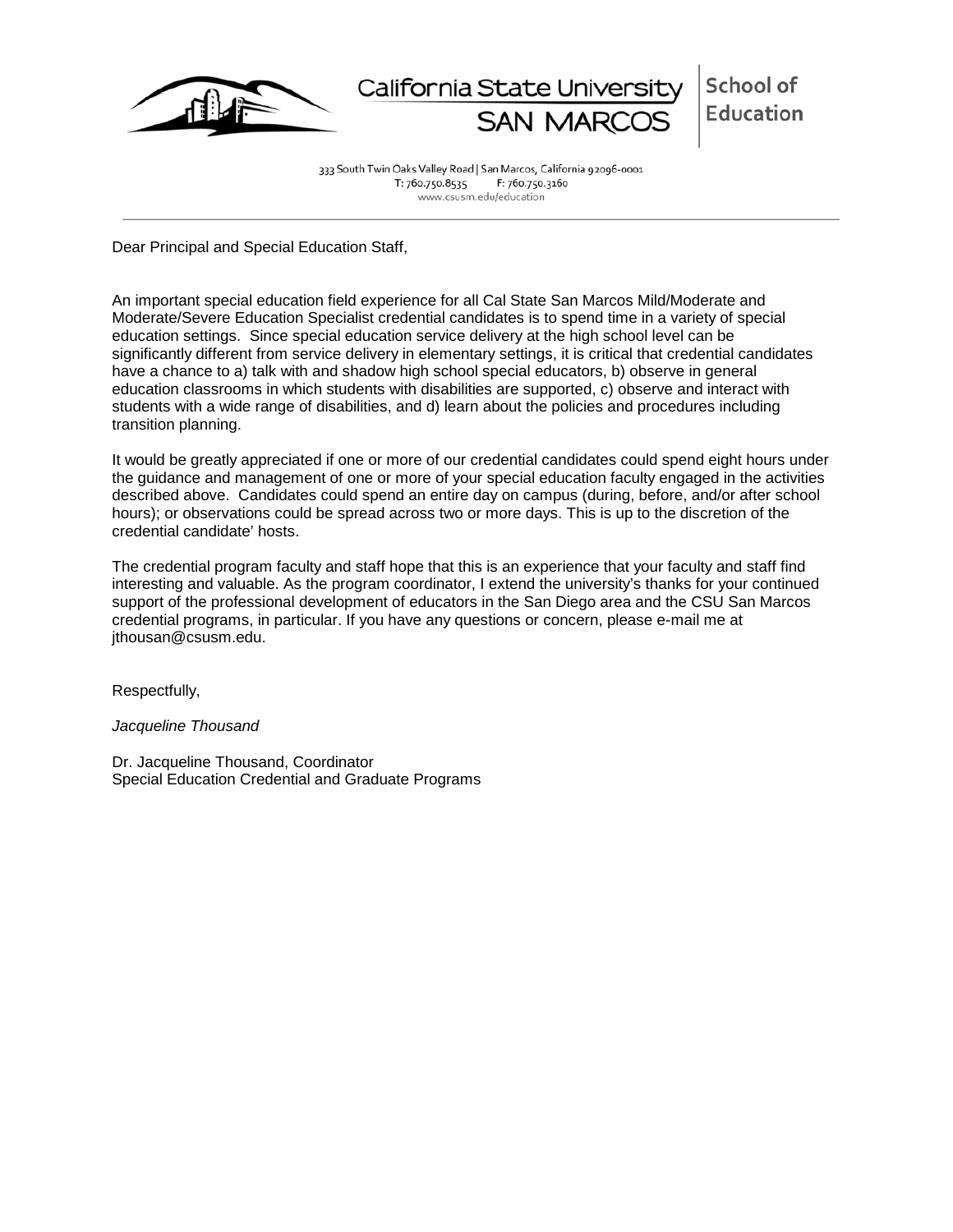# **IDEIA High School Questions**

<span id="page-18-0"></span>1) Why did you choose to become a special educator at the secondary level? What do you perceive as the unique challenges of working with teens, as they finish their last years in the public school system? What unique characteristics do secondary special educators need to possess and demonstrate? What energizes you day-to-day and week-to-week in your job as a secondary educator?

For the following questions, also ask *"How would you improve this practice?*

2) a) What do you and your school do to get *classroom teachers* **actively involved** in the daily, weekly, and/or monthly **planning for accommodations and modifications** for a student who has an IEP? b) What arrangements are made so that *classroom teachers* may **actively participate** in students' I**EP meetings**?

c) In what ways do you ensure regular *communication* with *classroom teachers* (e.g., check ins, coteaching) in order to coordinate curriculum and instruction?

- 3) What are specific ways you and your school facilitate *parent* participation in **IEP meetings** and IEP **goal development**? What are your **home-school communication** strategies?
- 4) In what ways do you and your special education faculty **teach** and **coach** students to *actively participate in and lead* their own IEP meeting?
- 5) a) Please describe in as much detail as possible how students are engaged in developing their own Individual Transition Plans **(ITPs)** by age 16? b) Please provide examples of at least three *transition goals* and accompanying *activities* that might typically appear on an ITP.

c) In the Making Action Plans (MAPs) futures planning process, a student's support team explores the dreams, fears, strengths, and aspirations of the student and his team members? As part of the ITP planning process, In what ways do you, at this school, explore the **dreams, fears, strengths,** and **aspirations** of your students and their friends and family?

- 6) Please describe in as much detail as possible the process for **e***ducating* (and informing) students about their *age of majority rights* by age 17? What materials do you use to teach them about these rights? What direct instruction do you offer to ensure understanding of their rights?
- NOTE: The 2014-15 academic school year is a transition year during which California and local school districts (LEAs) are fully transitioning to the use of the *Smarter Balanced* Common Core State Standard high stakes assessment system. At the time of the design of this assignment, the following information was the most current regarding 2014-15 state testing.
- 7) At [www.cde.ca.gov/ta/tg/hs/accmod.asp](http://www.cde.ca.gov/ta/tg/hs/accmod.asp) please locate, download, carefully read, and print the Q&A [About Test Variations](http://www.cde.ca.gov/ta/tg/hs/qandatestvar.asp) document to learn of the differences between *testing variations, accommodations,* and *modifications* as they apply to the California Assessment of Student Performance and Progress (CAASPP) and the California High School Exist Exam (CAHSEE) for students with IEP and Section 504 plans. Know that the new Common Core State Assessment Smarter Balanced Assessment system has many built in approved universal supports, test variations, and accommodations for ANY student (Matrix 1) and accommodations and modifications that can be provided for students with IEP or Section 504 plans (Matrix 2). Here is your opportunity to learn the LATEST! To do so, download, print, and carefully study: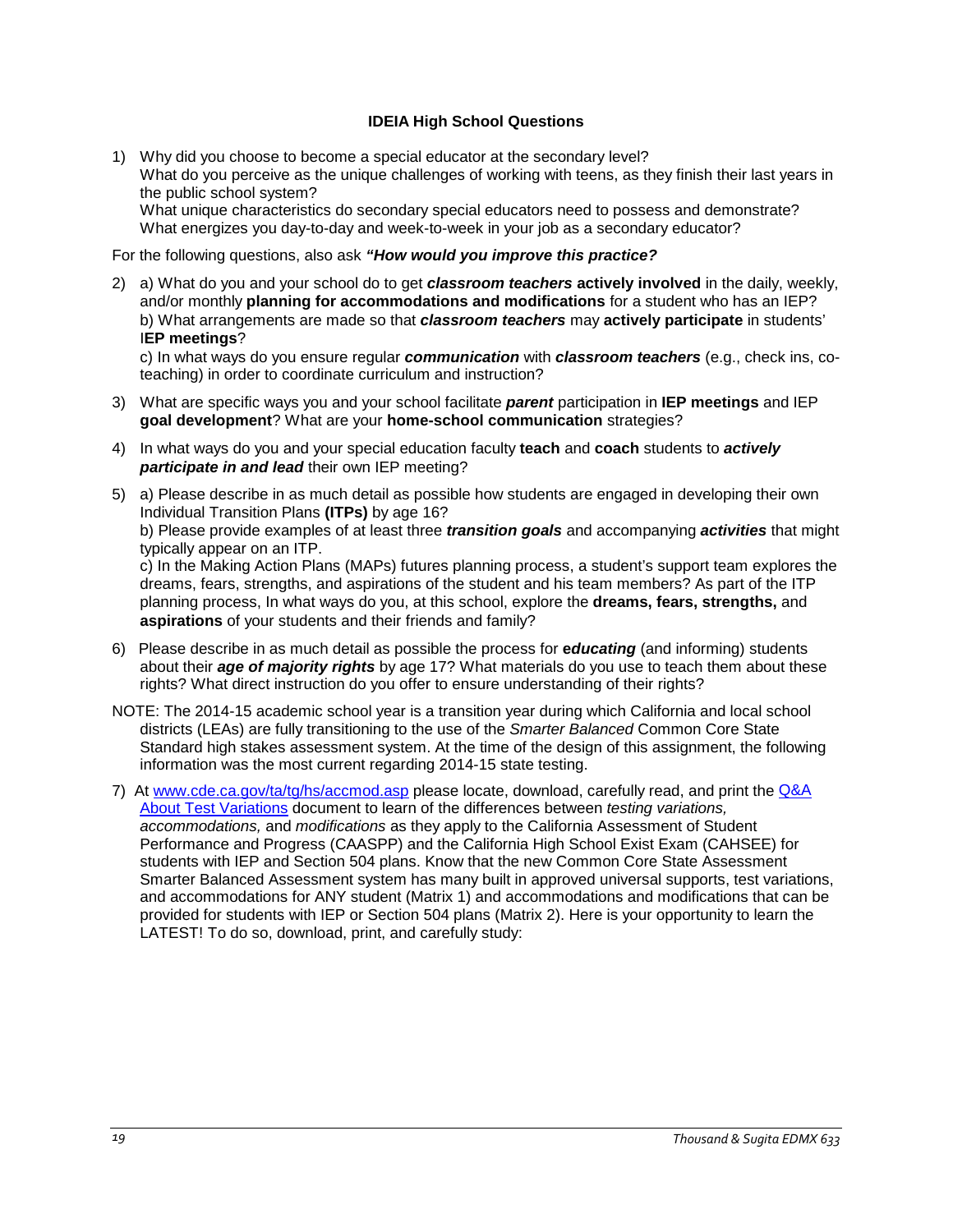- [Matrix 1: Universal Tools, Designated Supports and Accommodations for the California Assessment](http://www.cde.ca.gov/ta/tg/ai/caasppmatrix1.asp)  [of Academic Performance and Progress](http://www.cde.ca.gov/ta/tg/ai/caasppmatrix1.asp) At the Matrix 1 document also link to, <http://www.cde.ca.gov/ta/tg/sa/access.asp> to download and read:
	- a) the *Smarter Balanced Usability, Accessibility and Accommodations Guidelines,* with attention to the Section II: Designated Supports (pp.  $9 - 12$ ) and Section III: Accommodations (pp. 13 – 17)
	- b) the *Guidelines Frequently Asked Question*s (with particular attention to questions 32 -43)
- [Matrix 2: Testing Variations, Accommodations, and Modifications for Administration of the California](http://www.cde.ca.gov/ta/tg/ai/caasppmatrix2.asp)  [High School Exit Examination, California English Language Development Test, and the Physical](http://www.cde.ca.gov/ta/tg/ai/caasppmatrix2.asp)  [Fitness Test](http://www.cde.ca.gov/ta/tg/ai/caasppmatrix2.asp)

**With the** *Matrix 2* **and any of the other documents above that you consider useful in hand,** describe and show the document(s) to your host. Then ask

- a) What test *accommodations* are commonly used at this high school?
- b) What test *modifications* are commonly used at this high school?
- c) What process(es) do you use to determining if a testing *accommodation* or *modification* is included in a student's IEP?
- d) What do you know of Smarter Balanced assessment universal supports and test variations for all students and accommodations for students with IEPs and 504 plans? How do you anticipate the Smarter Balanced assessments will positively (or negatively) affect the test performance of students with IEP and 504 plans?
- 8) Go to [www.cde.ca.gov/ta/tg/hs/cahseefaqexempt.asp](http://www.cde.ca.gov/ta/tg/hs/cahseefaqexempt.asp) and see that *EC* Section 60852.3 provides an exemption from the CAHSEE requirement as a condition of receiving a diploma of graduation for eligible students with disabilities who have IEP or Section 504 plans. **This exemption is through June 30<sup>th</sup>, 2015.** Carefully read items #1 - #14 and be sure you understand the exemption eligibility requirements. Print off the document. **With this document in hand, explain it as you understand it. Then, ask your host(s):** 
	- a) "How is the CAHSEE wavier provision being implemented for this year's 12 grades with IEPs or 504 plans who hope to graduate in May/June 2015?
	- b) "How was this provision implemented last year, when the CAHSEE was waived?
	- c) "What are/have been successes for students because of this CAHSEE exemption for diploma attainment?"
	- d) What challenges, if any, have resulted for students and/or teachers because of this CAHSEE exemption for diploma attainment?"